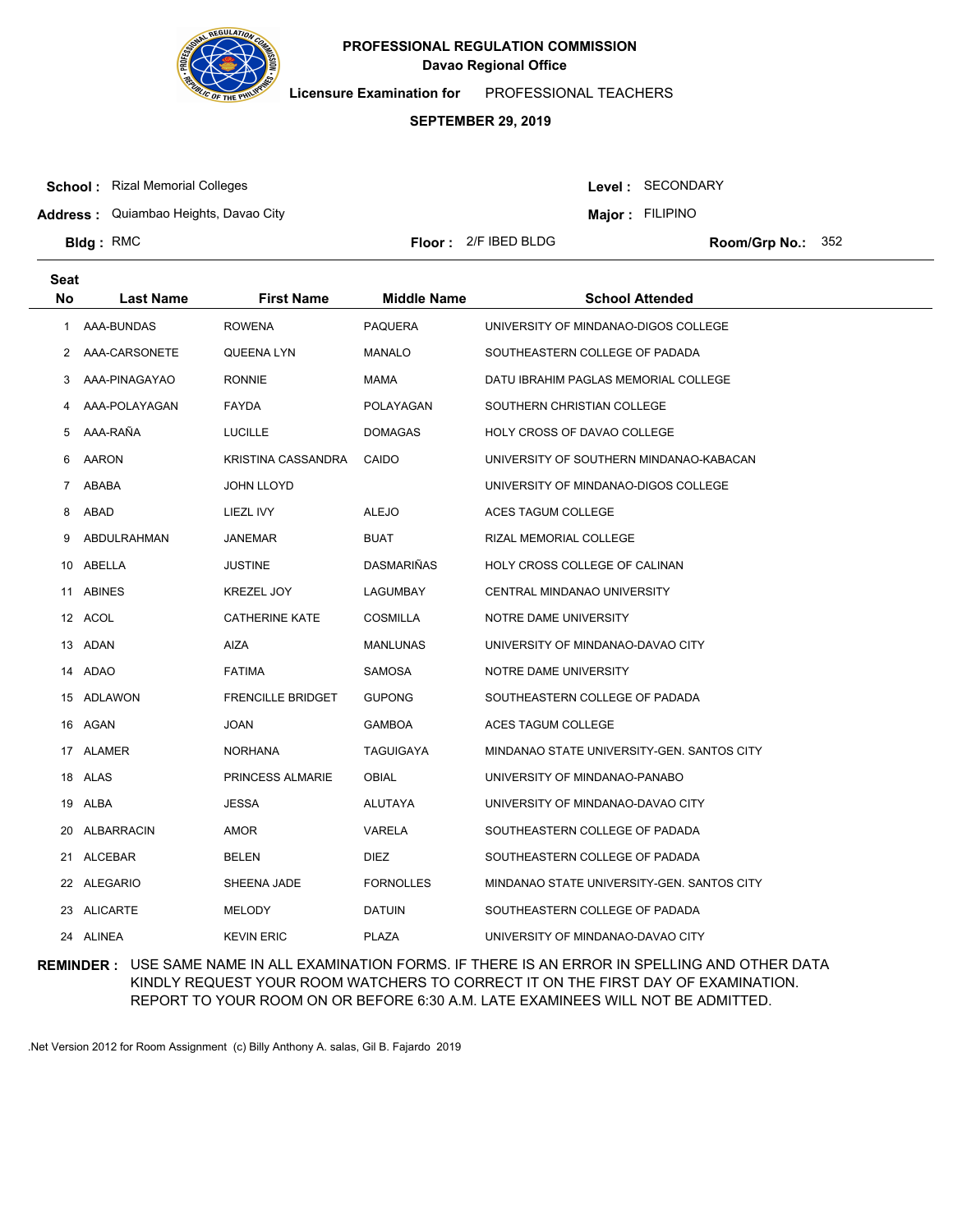

**Licensure Examination for**  PROFESSIONAL TEACHERS

## **SEPTEMBER 29, 2019**

**School :** Rizal Memorial Colleges

**Seat**

**Bldg**: RMC

Level : SECONDARY

**Major : FILIPINO** 

**Address :** Quiambao Heights, Davao City

**Floor :** 2/F IBED BLDG

Room/Grp No.: 353

| No | <b>Last Name</b> | <b>First Name</b>   | <b>Middle Name</b> | <b>School Attended</b>                                   |
|----|------------------|---------------------|--------------------|----------------------------------------------------------|
|    | 1 ALLAWAN        | <b>EVELYN</b>       | ARABEJO            | SOUTHEASTERN COLLEGE OF PADADA                           |
|    | 2 ALOB           | JUDY ANN            | <b>OGSIMER</b>     | UNIVERSITY OF MINDANAO-TAGUM                             |
| 3  | ALVIOLA          | <b>JOLLIBEE</b>     |                    | UNIVERSITY OF MINDANAO-DIGOS COLLEGE                     |
| 4  | AMARILLO         | AIMIE JANE          | <b>ELTAGONDE</b>   | SOUTHEASTERN COLLEGE OF PADADA                           |
| 5  | AMITH            | LOVELY JOY          | <b>PALO</b>        | CHRISTIAN COLLEGES OF SOUTHEAST ASIA                     |
| 6  | AMOYO            | <b>JECILLE</b>      | <b>SUIZO</b>       | RAMON MAGSAYSAY MEMORIAL COLLEGES                        |
| 7  | AMUALE           | KATHERINE           | MALBAS             | SOUTHEASTERN COLLEGE OF PADADA                           |
| 8  | ANDAYA           | JESA                | <b>SATONERO</b>    | HOLY CROSS COLLEGE OF SASA, INC.                         |
| 9  | ANGEL            | JOY ANN             | SANAMA             | SOUTHEASTERN COLLEGE OF PADADA                           |
|    | 10 ANGELIA       | JESSA               | TIKOH              | GOVERNOR GENEROSO COLLEGE OF ARTS, SCIENCES & TECHNOLOBY |
|    | 11 ANGOT         | MERLINDA            | ARCUAL             | UNIVERSITY OF MINDANAO-COTABATO COLLEGE                  |
|    | 12 ARANCES       | <b>RUBELYN</b>      | AÑORA              | DAVAO ORIENTAL STATE COLLEGE OF SCIENCE & TECHNOLOGY     |
|    | 13 ARAT          | <b>DOMINIC</b>      | <b>BAUTISTA</b>    | HOLY CROSS COLLEGE OF CALINAN                            |
|    | 14 ARELLANO      | JENNY               | APATAN             | SOUTHEASTERN COLLEGE OF PADADA                           |
|    | 15 ARELLANO      | <b>MARK ANTHONY</b> | <b>GRENGIA</b>     | HOLY CROSS OF DAVAO COLLEGE                              |
|    | 16 ARNADO        | <b>REYNALD</b>      | <b>PACATAN</b>     | SAN AGUSTIN INSTITUTE OF TECHNOLOGY                      |
|    | 17 ARRANCHADO    | JOVY                | <b>MONTERDE</b>    | DON CARLOS POLYTECHNIC COLLEGE                           |
|    | 18 ASARES        | JONESA              | ALALAN             | HOLY CROSS COLLEGE OF SASA, INC.                         |
|    | 19 ASENIAS       | KAREN JOY           | LAYAN              | SOUTHERN CHRISTIAN COLLEGE                               |
|    | 20 ATIS          | <b>JENNELYN</b>     | <b>DIZON</b>       | UNIVERSITY OF MINDANAO-PANABO                            |
|    | 21 AUTOR         | RIO RITA            | <b>GENTILES</b>    | UNIVERSITY OF MINDANAO-DAVAO CITY                        |
|    | 22 AVELINO       | ANALYN              | BALONGCAS          | SOUTHEASTERN COLLEGE OF PADADA                           |
|    | 23 AYADE         | ANGEL               | <b>DIEZ</b>        | UNIVERSITY OF MINDANAO-DIGOS COLLEGE                     |
|    | 24 AYALA         | <b>GERALDINE</b>    | ANGEL              | SOUTHEASTERN COLLEGE OF PADADA                           |

**REMINDER :** USE SAME NAME IN ALL EXAMINATION FORMS. IF THERE IS AN ERROR IN SPELLING AND OTHER DATA KINDLY REQUEST YOUR ROOM WATCHERS TO CORRECT IT ON THE FIRST DAY OF EXAMINATION. REPORT TO YOUR ROOM ON OR BEFORE 6:30 A.M. LATE EXAMINEES WILL NOT BE ADMITTED.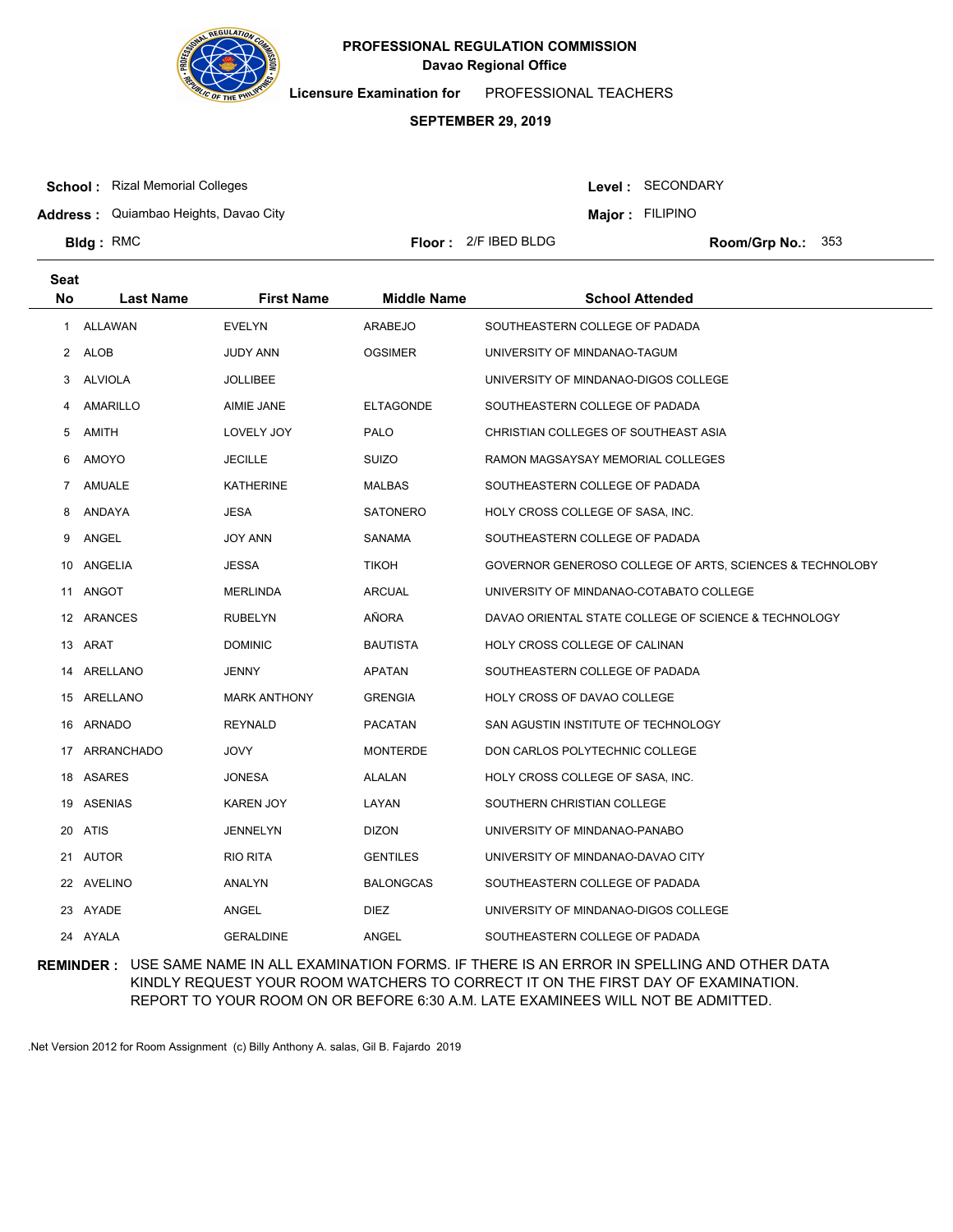

**Licensure Examination for**  PROFESSIONAL TEACHERS

## **SEPTEMBER 29, 2019**

**School :** Rizal Memorial Colleges

Level : SECONDARY

**Major : FILIPINO** 

**Address :** Quiambao Heights, Davao City

**Bldg**: RMC

**Floor :** 2/F IBED BLDG

Room/Grp No.: 354

| <b>Seat</b> |                  |                      |                    |                                                           |
|-------------|------------------|----------------------|--------------------|-----------------------------------------------------------|
| <b>No</b>   | <b>Last Name</b> | <b>First Name</b>    | <b>Middle Name</b> | <b>School Attended</b>                                    |
| 1           | AYAWAN           | <b>DORLYN</b>        | <b>PONGOS</b>      | RIZAL MEMORIAL COLLEGE                                    |
| 2           | <b>BACALA</b>    | <b>JOSE JR</b>       | SALIMBAHON         | DAVAO ORIENTAL STATE COLLEGE OF SCIENCE & TECHNOLOGY      |
| 3           | <b>BACAN</b>     | <b>REGENE</b>        | <b>DUMAGUIT</b>    | SOUTHEASTERN COLLEGE OF PADADA                            |
| 4           | <b>BACOR</b>     | SIMPLICIO JR         | SABAÑA             | BUKIDNON STATE UNIVERSITY-(FOR BUKIDNON STATE COLL)- MAIN |
| 5           | <b>BADAR</b>     | <b>JESSICA</b>       | <b>TORRES</b>      | CENTRAL MINDANAO UNIVERSITY                               |
| 6           | <b>BAGAC</b>     | <b>GLADYS</b>        | QUINIVISTA         | NOTRE DAME OF SALAMAN COLLEGE                             |
| 7           | <b>BAGALOYOS</b> | SHEENA VERL          | <b>TARE</b>        | SAN AGUSTIN INSTITUTE OF TECHNOLOGY                       |
| 8           | <b>BAGAY</b>     | <b>CHALSEA MARIE</b> | <b>BOLONG</b>      | DAVAO ORIENTAL STATE COLLEGE OF SCIENCE & TECHNOLOGY      |
| 9           | <b>BAGO</b>      | <b>GERALDINE</b>     | <b>TACQUIAWAN</b>  | SOUTHEASTERN COLLEGE OF PADADA                            |
| 10          | <b>BAGUIO</b>    | <b>MELODINA</b>      | <b>BALAWANG</b>    | GOVERNOR GENEROSO COLLEGE OF ARTS, SCIENCES & TECHNOLOBY  |
|             | 11 BALABA        | NIÑA                 | <b>LLAGAS</b>      | ACES TAGUM COLLEGE                                        |
| 12          | BALBOA           | <b>EVELYN</b>        | GALBAN             | COR JESU COLLEGE (HOLY CROSS OF DIGOS)                    |
| 13          | BALLERAS         | <b>JACQUELYN</b>     | OLMOGUEZ           | SOUTHERN CHRISTIAN COLLEGE                                |
| 14          | BALONDO          | <b>BERNADETH</b>     | <b>COTIC</b>       | DAVAO ORIENTAL STATE COLLEGE OF SCIENCE & TECHNOLOGY      |
|             | 15 BALUAN        | SHIELA NAE           | MAGLIPAC           | NOTRE DAME OF SALAMAN COLLEGE                             |
| 16          | BALUNGAY         | <b>MARRY JOY</b>     | <b>URSAL</b>       | SULTAN KUDARAT STATE UNIVERSITY-KALAMANSIG                |
| 17          | <b>BAÑADERA</b>  | <b>MARIA TREXY</b>   | EPIS               | HOLY CROSS OF DAVAO COLLEGE                               |
| 18          | BAÑANOLA         | LIEZEL               | <b>MAINIT</b>      | HOLY CROSS OF DAVAO COLLEGE                               |
| 19          | BANGA            | JANETH               | <b>TAMISEN</b>     | DAVAO ORIENTAL STATE COLLEGE OF SCIENCE & TECHNOLOGY      |
| 20          | <b>BANTAN</b>    | <b>CYREL CARL</b>    |                    | SOUTHEASTERN COLLEGE OF PADADA                            |
| 21          | BANTAYAN         | JEZELE               | <b>MAGBUTONG</b>   | UNIVERSITY OF MINDANAO-PANABO                             |
| 22          | <b>BARAIMAN</b>  | <b>ALINOR</b>        | <b>TAUTER</b>      | CENTRAL MINDANAO UNIVERSITY                               |
| 23          | <b>BARBARONA</b> | <b>SHARRA</b>        | <b>REMOLLENO</b>   | CHRISTIAN COLLEGES OF SOUTHEAST ASIA                      |
|             | 24 BAROQUILLO    | <b>JOSHUA</b>        | <b>ALCOBA</b>      | SOUTHEASTERN COLLEGE OF PADADA                            |

**REMINDER :** USE SAME NAME IN ALL EXAMINATION FORMS. IF THERE IS AN ERROR IN SPELLING AND OTHER DATA KINDLY REQUEST YOUR ROOM WATCHERS TO CORRECT IT ON THE FIRST DAY OF EXAMINATION. REPORT TO YOUR ROOM ON OR BEFORE 6:30 A.M. LATE EXAMINEES WILL NOT BE ADMITTED.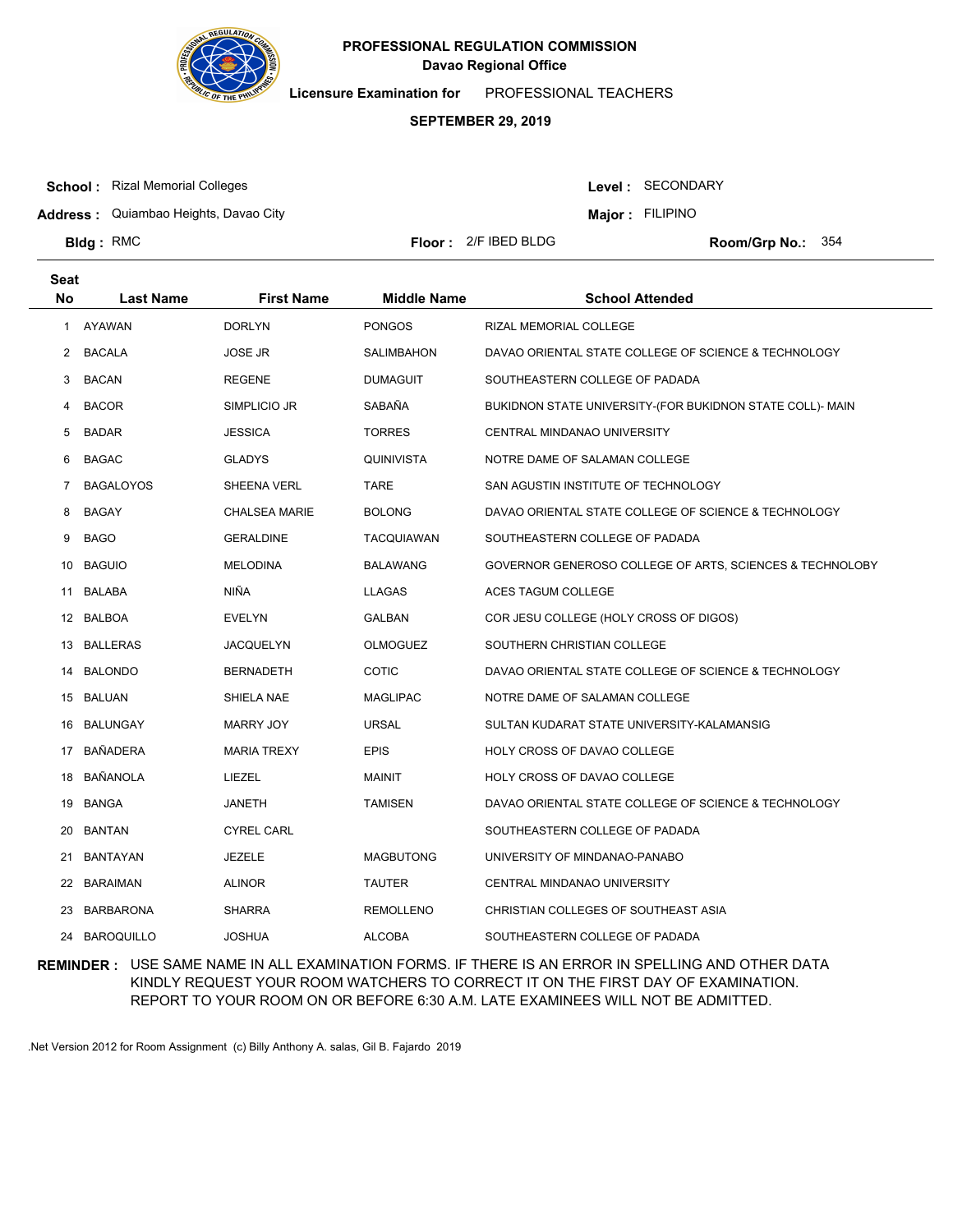

**Licensure Examination for**  PROFESSIONAL TEACHERS

## **SEPTEMBER 29, 2019**

**School :** Rizal Memorial Colleges

**Seat**

**Bldg**: RMC

Level : SECONDARY

**Major : FILIPINO** 

**Address :** Quiambao Heights, Davao City

**Floor :** 2/F IBED BLDG

Room/Grp No.: 355

| υσαι<br>No | <b>Last Name</b>  | <b>First Name</b>     | <b>Middle Name</b> | <b>School Attended</b>                                    |
|------------|-------------------|-----------------------|--------------------|-----------------------------------------------------------|
| 1          | BASA              | <b>MADELYN</b>        | <b>FERNANDEZ</b>   | UNIVERSITY OF MINDANAO-TAGUM                              |
| 2          | <b>BASILLOTE</b>  | ANGEL                 | LIMALIMA           | CHRISTIAN COLLEGES OF SOUTHEAST ASIA                      |
| 3          | <b>BATINGAL</b>   | <b>WENDY</b>          | CANTAL             | UNIVERSITY OF MINDANAO-DAVAO CITY                         |
| 4          | <b>BATO</b>       | <b>ELLANIE</b>        | <b>SARATAO</b>     | NOTRE DAME RVM COLLEGE OF COTABATO-COTABATO CITY          |
| 5          | <b>BEBANCO</b>    | <b>LORRY ANN</b>      | <b>CADAY</b>       | ACES TAGUM COLLEGE                                        |
| 6          | <b>BEBAT</b>      | <b>ABIGAEL</b>        | <b>GAMUTAN</b>     | SOUTHEASTERN COLLEGE OF PADADA                            |
| 7          | <b>BELILA</b>     | <b>RIA</b>            | BABA               | SAINT MARY'S COLLEGE-TAGUM                                |
| 8          | BELLEZA           | <b>REYMART</b>        | <b>CADAYONA</b>    | SOUTHEASTERN COLLEGE OF PADADA                            |
| 9          | <b>BENDANILLO</b> | <b>MARY GIE</b>       | <b>MEDINA</b>      | SOUTHEASTERN COLLEGE OF PADADA                            |
| 10         | BIDUAN            | <b>WOWIE</b>          | <b>ANGCOYOG</b>    | SOUTHERN CHRISTIAN COLLEGE                                |
| 11         | BILAO             | <b>ARMIAH</b>         | <b>SAMPIANO</b>    | HOLY CROSS OF DAVAO COLLEGE                               |
|            | 12 BINASING       | <b>NORAISA</b>        | <b>KENDENG</b>     | NOTRE DAME RVM COLLEGE OF COTABATO-COTABATO CITY          |
| 13         | BISCAYNO          | JEAN                  | <b>MASAYON</b>     | SOUTHEASTERN COLLEGE OF PADADA                            |
| 14         | <b>BISO</b>       | <b>MARISAM</b>        | <b>MAGNO</b>       | DAVAO ORIENTAL STATE COLLEGE OF SCIENCE & TECHNOLOGY      |
| 15         | BITA              | ROGER ANN             | AREVALO            | BUKIDNON STATE UNIVERSITY-(FOR BUKIDNON STATE COLL)- MAIN |
| 16         | <b>BITOON</b>     | KATHY JANE            | <b>GICOLE</b>      | UNIVERSITY OF MINDANAO-TAGUM                              |
|            | 17 BLAZO          | <b>JULIUS</b>         | <b>GAMALE</b>      | UNIVERSITY OF MINDANAO-TAGUM                              |
| 18         | <b>BOCBOC</b>     | <b>KAREN</b>          | <b>DULSA</b>       | UNIVERSITY OF MINDANAO-PANABO                             |
| 19         | <b>BOCONG</b>     | <b>CUTIE</b>          | LONGYAPON          | DAVAO ORIENTAL STATE COLLEGE OF SCIENCE & TECHNOLOGY      |
| 20         | BOKUYA            | <b>GERNEY</b>         | ANGGA              | SOUTHEASTERN COLLEGE OF PADADA                            |
| 21         | BOLILAWA          | <b>CELESTINE AMOR</b> | <b>PERICANO</b>    | SOUTHERN CHRISTIAN COLLEGE                                |
|            | 22 BOLIVAR        | <b>JULIE ANN</b>      | <b>DIAZ</b>        | ACES TAGUM COLLEGE                                        |
| 23         | BOLOY             | LOTIS                 | <b>CUARESMA</b>    | UNIVERSITY OF MINDANAO-DAVAO CITY                         |
|            | 24 BONGKIL        | <b>MITCHIE ANN</b>    | <b>PABLO</b>       | UNIVERSITY OF MINDANAO-DIGOS COLLEGE                      |

**REMINDER :** USE SAME NAME IN ALL EXAMINATION FORMS. IF THERE IS AN ERROR IN SPELLING AND OTHER DATA KINDLY REQUEST YOUR ROOM WATCHERS TO CORRECT IT ON THE FIRST DAY OF EXAMINATION. REPORT TO YOUR ROOM ON OR BEFORE 6:30 A.M. LATE EXAMINEES WILL NOT BE ADMITTED.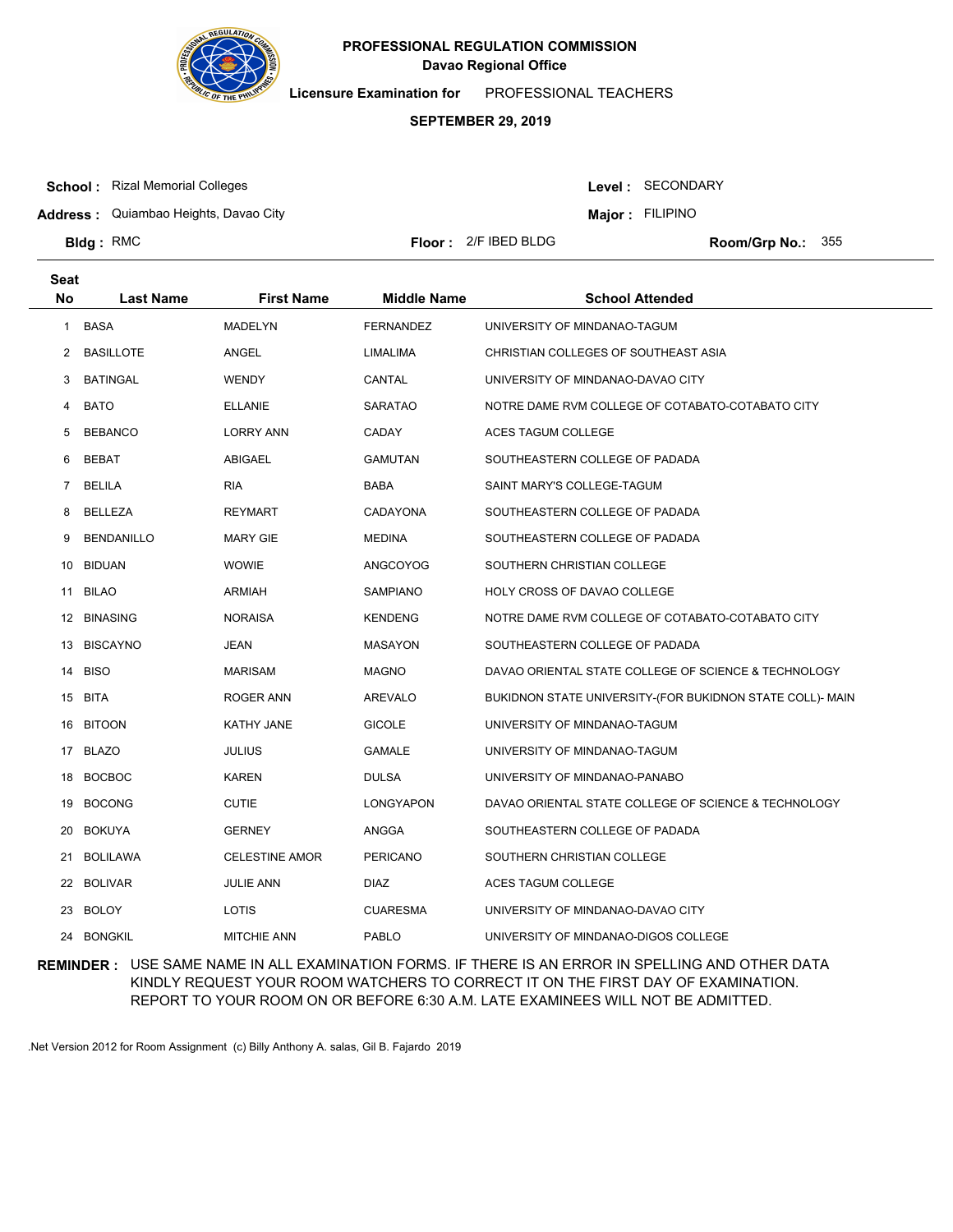

**Licensure Examination for**  PROFESSIONAL TEACHERS

## **SEPTEMBER 29, 2019**

**School :** Rizal Memorial Colleges

Level : SECONDARY

**Address :** Quiambao Heights, Davao City

**Major : FILIPINO** 

**Bldg**: RMC

**Seat**

**Floor :** 2/F IBED BLDG

Room/Grp No.: 356

| No. | <b>Last Name</b>  | <b>First Name</b>     | <b>Middle Name</b> | <b>School Attended</b>                               |
|-----|-------------------|-----------------------|--------------------|------------------------------------------------------|
| 1   | <b>BRILLANTES</b> | ETHYL CANDY           | <b>CRUZ</b>        | SOUTHERN CHRISTIAN COLLEGE                           |
| 2   | BUAYA             | <b>IRENE MAE</b>      | AMION              | UNIVERSITY OF MINDANAO-TAGUM                         |
| 3   | <b>BUDIONGAN</b>  | <b>JAYSON</b>         | QUITO              | SOUTHEASTERN COLLEGE OF PADADA                       |
| 4   | <b>BUKID</b>      | ETHEL GRACE           | <b>MIRAFUENTES</b> | SAINT MARY'S COLLEGE-TAGUM                           |
| 5   | BUÑAO             | <b>ARCELITA</b>       | <b>FUERZAS</b>     | UNIVERSITY OF MINDANAO-PANABO                        |
| 6   | <b>BUWAW</b>      | <b>ZACARIA</b>        | <b>GUMAMA</b>      | UNIVERSITY OF SOUTHERN MINDANAO-KABACAN              |
| 7   | CABALLES          | JO-ANN                | ENTRINA            | UNIVERSITY OF MINDANAO-DAVAO CITY                    |
| 8   | CABALUNA          | <b>EDGAR</b>          | BACALSO            | COR JESU COLLEGE (HOLY CROSS OF DIGOS)               |
| 9   | CABAÑA            | <b>JENNYLYN</b>       | ANTOLAN            | BALABAGAN TRADE SCHOOL                               |
| 10  | CABCA             | ELLA JEAN             | CAMANGYAN          | MINDANAO STATE UNIVERSITY-GEN. SANTOS CITY           |
|     | 11 CABERTE        | <b>MERIAM</b>         | <b>TEOPAN</b>      | UNIVERSITY OF MINDANAO-DAVAO CITY                    |
|     | 12 CABILLAR       | <b>JANICE</b>         | <b>VILLATURA</b>   | SOUTHEASTERN COLLEGE OF PADADA                       |
|     | 13 CAGAMPANG      | LHENNY JYN            | BALUG              | DAVAO ORIENTAL STATE COLLEGE OF SCIENCE & TECHNOLOGY |
|     | 14 CAGAS          | <b>MICHELLE ANN</b>   | <b>SALINAS</b>     | UNIVERSITY OF MINDANAO-DIGOS COLLEGE                 |
|     | 15 CAHANSA        | <b>JUFERLY</b>        | <b>FAMILAR</b>     | UNIVERSITY OF MINDANAO-TAGUM                         |
| 16  | CAIMTANG          | ANELLY                | <b>MAGNAOS</b>     | DAVAO ORIENTAL STATE COLLEGE OF SCIENCE & TECHNOLOGY |
|     | 17 CAJETA         | DARYLL                | <b>LAPORRE</b>     | UNIVERSITY OF MINDANAO-TAGUM                         |
| 18  | CALIMAG           | <b>ALEXIS VALERIE</b> | <b>BONGO</b>       | UNIVERSITY OF SOUTHERN MINDANAO-KABACAN              |
| 19  | CALUNSAG          | <b>JESSA MAE</b>      | PALACA             | UNIVERSITY OF MINDANAO-TAGUM                         |
| 20  | CAMALLERE         | LAYCA                 | TAYAWAN            | SOUTHEASTERN COLLEGE OF PADADA                       |
|     | 21 CAMARILLO      | ROSELA                | CARPENTERO         | SOUTHEASTERN COLLEGE OF PADADA                       |
|     | 22 CAMBA          | <b>CHARLENE</b>       | <b>MOISES</b>      | UNIVERSITY OF MINDANAO-PANABO                        |
|     | 23 CAMBARIJAN     | <b>EDGARDO JR</b>     | LEQUIGAN           | UNIVERSITY OF MINDANAO-TAGUM                         |
|     | 24 CAMPONG        | <b>NORJANNA</b>       | <b>DIMARO</b>      | NOTRE DAME RVM COLLEGE OF COTABATO-COTABATO CITY     |

**REMINDER :** USE SAME NAME IN ALL EXAMINATION FORMS. IF THERE IS AN ERROR IN SPELLING AND OTHER DATA KINDLY REQUEST YOUR ROOM WATCHERS TO CORRECT IT ON THE FIRST DAY OF EXAMINATION. REPORT TO YOUR ROOM ON OR BEFORE 6:30 A.M. LATE EXAMINEES WILL NOT BE ADMITTED.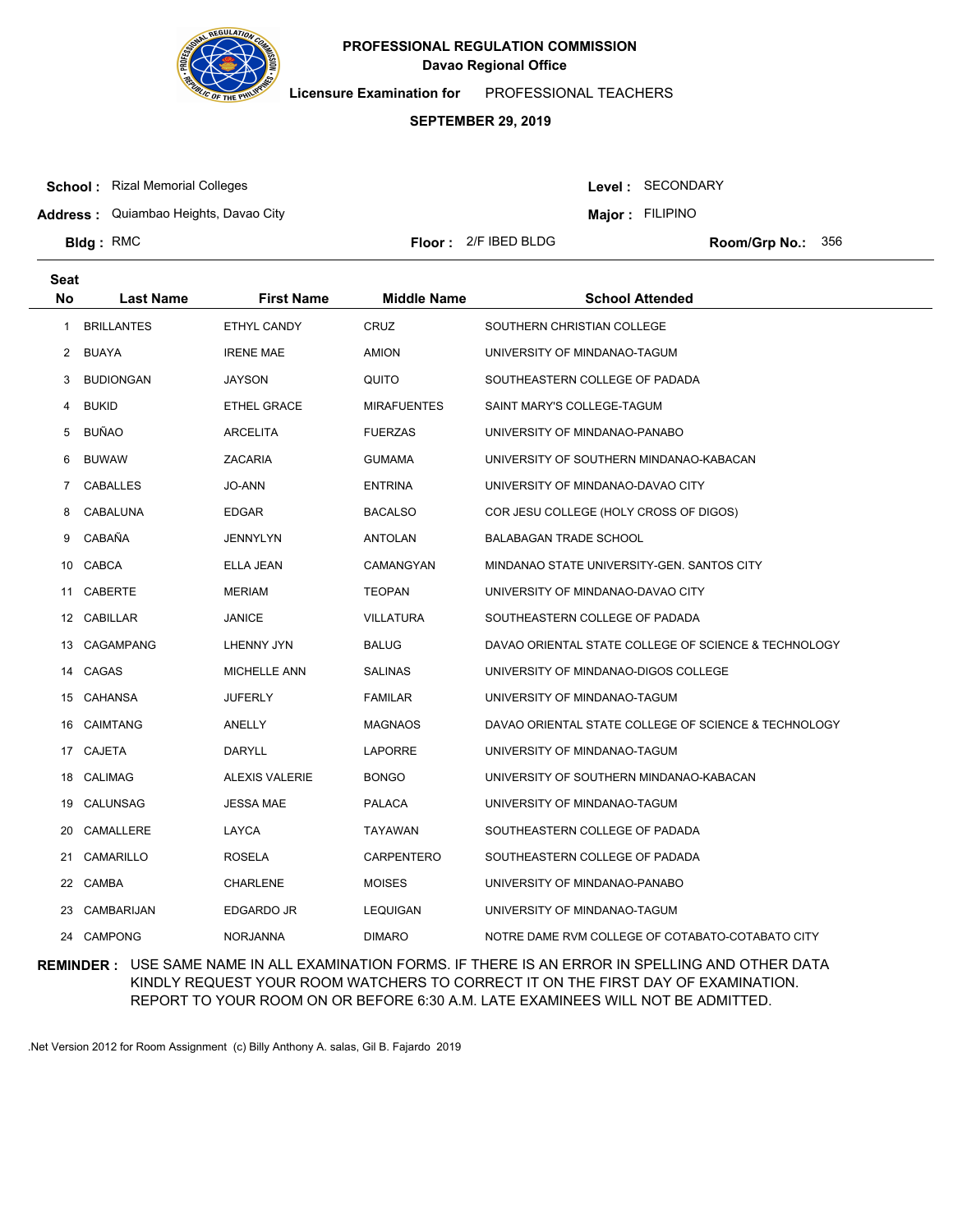

**Licensure Examination for**  PROFESSIONAL TEACHERS

#### **SEPTEMBER 29, 2019**

**Floor :** 2/F IBED BLDG

**School :** Rizal Memorial Colleges

Level : SECONDARY

**Major : FILIPINO** 

**Address :** Quiambao Heights, Davao City

Room/Grp No.: 357

**Last Name First Name Middle Name School Attended Seat No** 1 CAÑEDO DANIEL RELAMPAGOS HOLY CROSS COLLEGE OF SASA, INC. 2 CAÑEDO LELIAN NOVABOS SAINT PETER'S COLLEGE OF TORIL 3 CAÑETE JELLY OBERIO SOUTHERN CHRISTIAN COLLEGE 4 CANOY LIEZL LIEZL DACALOS UNIVERSITY OF MINDANAO-TAGUM 5 CANTEVEROS JOESYL LAROBES UNIVERSITY OF MINDANAO-PANABO 6 CANTONAO GEZEL SANCOVER SOUTHEASTERN COLLEGE OF PADADA 7 CANTOS LIONESA ABALO HOLY CROSS COLLEGE OF SASA, INC. 8 CANTUNAO SHAINA CATALAN SOUTHEASTERN COLLEGE OF PADADA 9 CAPOY **NIKKIE ELLA** ALBANO UNIVERSITY OF MINDANAO-DAVAO CITY 10 CAPUNDAG IRISH TUMAPON SHARIFF KABUNSUAN COLLEGE 11 CAPUYAN BABY JEAN SOLANO UNIVERSITY OF MINDANAO-TAGUM 12 CASAN SITTIE AIN MAMA NOTRE DAME RVM COLLEGE OF COTABATO-COTABATO CITY 13 CASAS **MARY ROSE** SULLA ACES TAGUM COLLEGE 14 CASILAC GEMAR KIN ROQUERO UNIVERSITY OF MINDANAO-DIGOS COLLEGE 15 CASINILLO MAY ANN HORTILANO UNIVERSITY OF MINDANAO-PANABO 16 CASIPE CHRISTOPHER JAKE ACASO UNIVERSITY OF MINDANAO-TAGUM 17 CASULLA MICHELLEN LIMBACO CENTRAL MINDANAO UNIVERSITY 18 CATIMBANG JONEL JONEL SOUTHERN CHRISTIAN COLLEGE 19 CATOT RHONALENE AGIADAN SAINT MARY'S COLLEGE-TAGUM 20 CAUMANDAY ANALO JOY REVILLA DAVAO ORIENTAL STATE COLLEGE OF SCIENCE & TECHNOLOGY 21 CAWAYAN KISIA VERALLO UNIVERSITY OF MINDANAO-DIGOS COLLEGE 22 CEJAS SHELLA MAE ANTOQUE RIZAL MEMORIAL COLLEGE 23 CERAÑAS MARIA LUZ DAMBONG HOLY CROSS OF DAVAO COLLEGE 24 CERRO EVAMIE THE YEE HOLY CROSS COLLEGE OF SASA, INC.

**REMINDER :** USE SAME NAME IN ALL EXAMINATION FORMS. IF THERE IS AN ERROR IN SPELLING AND OTHER DATA KINDLY REQUEST YOUR ROOM WATCHERS TO CORRECT IT ON THE FIRST DAY OF EXAMINATION. REPORT TO YOUR ROOM ON OR BEFORE 6:30 A.M. LATE EXAMINEES WILL NOT BE ADMITTED.

.Net Version 2012 for Room Assignment (c) Billy Anthony A. salas, Gil B. Fajardo 2019

# **Bldg**: RMC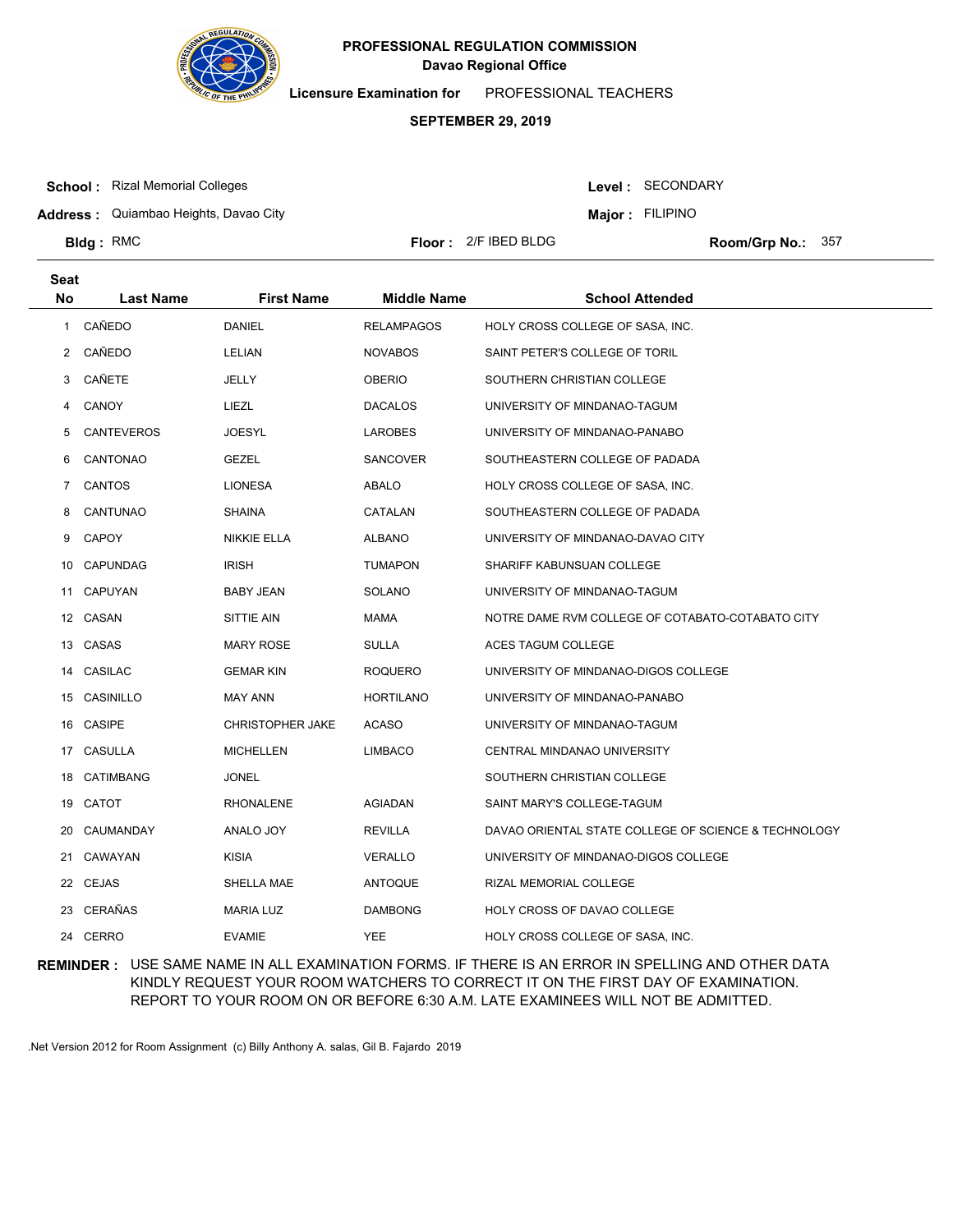

**Licensure Examination for**  PROFESSIONAL TEACHERS

## **SEPTEMBER 29, 2019**

**School :** Rizal Memorial Colleges

Level : SECONDARY

**Address :** Quiambao Heights, Davao City

**Major : FILIPINO** 

**Bldg**: RMC

**Floor :** 2/F IBED BLDG

Room/Grp No.: 358

| <b>Seat</b>  |                  |                           |                    |                                                             |
|--------------|------------------|---------------------------|--------------------|-------------------------------------------------------------|
| <b>No</b>    | <b>Last Name</b> | <b>First Name</b>         | <b>Middle Name</b> | <b>School Attended</b>                                      |
| $\mathbf{1}$ | <b>CESISTA</b>   | <b>JUSTIE MARIE PAULA</b> | <b>SEGOVIA</b>     | UNIVERSITY OF MINDANAO-TAGUM                                |
| 2            | <b>CIMAGALA</b>  | <b>KAREEN</b>             | CASUNDO            | SOUTHEASTERN COLLEGE OF PADADA                              |
| 3            | <b>CINCO</b>     | <b>JOYCE</b>              | <b>MAJARAS</b>     | IMUS INSTITUTE OF SCIENCE & TECHNOLOGY-(FOR IMUS INSTITUTE) |
| 4            | <b>CLAVERIA</b>  | <b>RONALYN</b>            | IBAÑEZ             | UNIVERSITY OF MINDANAO-DAVAO CITY                           |
| 5            | <b>CLORIBEL</b>  | <b>VANESSA NEIL</b>       | <b>CABICO</b>      | HOLY CROSS OF DAVAO COLLEGE                                 |
| 6            | <b>CODOG</b>     | <b>JERLYN</b>             | <b>LURION</b>      | SOUTHEASTERN COLLEGE OF PADADA                              |
| 7            | <b>COMALING</b>  | <b>JOEVEN</b>             | <b>PESIAO</b>      | SOUTHEASTERN COLLEGE OF PADADA                              |
| 8            | COQUILLA         | <b>JASON</b>              | PACAÑA             | SOUTHEASTERN COLLEGE OF PADADA                              |
| 9            | <b>CORPUZ</b>    | <b>BHEMELAINE</b>         |                    | SOUTHERN CHRISTIAN COLLEGE                                  |
| 10           | CORTEZA          | <b>ARLENE</b>             | <b>BOLOS</b>       | HOLY CROSS OF DAVAO COLLEGE                                 |
|              | 11 COSCOS        | <b>CONNIE MAE</b>         | YATOT              | MATER DEI COLLEGE-BOHOL                                     |
|              | 12 COSTAN        | MAYET                     | <b>MENESES</b>     | BULACAN STATE UNIVERSITY (for.BCAT)-MALOLOS                 |
|              | 13 CUARTERON     | <b>HANNA MARIE</b>        | <b>ELEDIA</b>      | SAINT THERESA COLLEGE-TANDAG                                |
|              | 14 CUASITO       | LEA                       | MACALANGA          | SAINT MARY'S COLLEGE-TAGUM                                  |
|              | 15 CURATO        | <b>APRIL ROSE</b>         | <b>COTINGJO</b>    | UNIVERSITY OF MINDANAO-PANABO                               |
| 16           | DABAN            | ALEJANDRA JING            | DANGANON           | SOUTHEASTERN COLLEGE OF PADADA                              |
|              | 17 DALAGMA       | <b>JULIETO</b>            | <b>BURGOS</b>      | RIZAL MEMORIAL COLLEGE                                      |
| 18           | <b>DALIGDIG</b>  | CAROLEEN                  | <b>TOMAQUIN</b>    | SOUTHEASTERN COLLEGE OF PADADA                              |
| 19           | DANDA            | <b>JEVALYN</b>            | BUALAN             | SOUTHEASTERN COLLEGE OF PADADA                              |
| 20           | DAPLINAN         | SHERYL                    | LUMANTA            | ACES TAGUM COLLEGE                                          |
| 21           | DATULAYTA        | <b>JENDA</b>              | ABELLA             | SOUTHEASTERN COLLEGE OF PADADA                              |
|              | 22 DAYON         | <b>JUNREY</b>             | <b>DONAYRE</b>     | SOUTHEASTERN COLLEGE OF PADADA                              |
| 23           | DE GUZMAN        | <b>CELESTE IVY</b>        | VALDEZ             | KING'S COLLEGE OF MARBEL                                    |
|              | 24 DE VICENTE    | <b>JOHNNY</b>             | <b>MORALES</b>     | SOUTHERN CHRISTIAN COLLEGE                                  |

**REMINDER :** USE SAME NAME IN ALL EXAMINATION FORMS. IF THERE IS AN ERROR IN SPELLING AND OTHER DATA KINDLY REQUEST YOUR ROOM WATCHERS TO CORRECT IT ON THE FIRST DAY OF EXAMINATION. REPORT TO YOUR ROOM ON OR BEFORE 6:30 A.M. LATE EXAMINEES WILL NOT BE ADMITTED.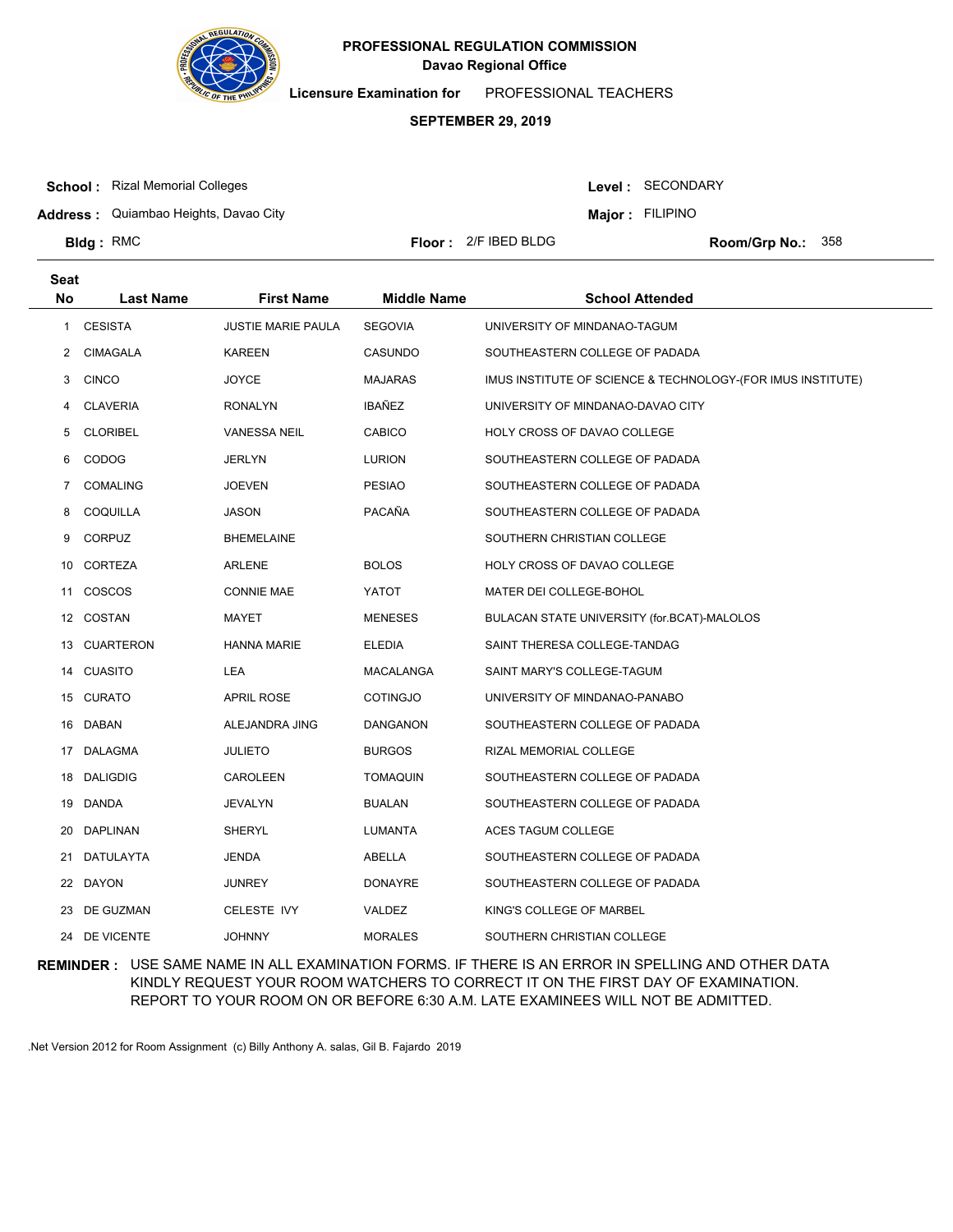

**Licensure Examination for**  PROFESSIONAL TEACHERS

## **SEPTEMBER 29, 2019**

**School :** Rizal Memorial Colleges

Level : SECONDARY

**Major : FILIPINO** 

**Address :** Quiambao Heights, Davao City

**Bldg**: RMC

**Seat**

**Floor :** 2/F IBED BLDG

Room/Grp No.: 359

| υσαι<br>No | <b>Last Name</b>   | <b>First Name</b>     | <b>Middle Name</b> | <b>School Attended</b>                                   |
|------------|--------------------|-----------------------|--------------------|----------------------------------------------------------|
| 1          | DEGIÑON            | ANA ROSE              | <b>SATO</b>        | NOTRE DAME OF MIDSAYAP COLLEGE                           |
| 2          | <b>DEL ROSARIO</b> | <b>SHYRA</b>          | PAG ONG            | GOVERNOR GENEROSO COLLEGE OF ARTS, SCIENCES & TECHNOLOBY |
| 3          | <b>DELA CRUZ</b>   | ANGEL                 | <b>MEJIAS</b>      | SOUTHEASTERN COLLEGE OF PADADA                           |
| 4          | <b>DELA CRUZ</b>   | <b>JOANA FREA</b>     | MENDOZA            | SOUTHEASTERN COLLEGE OF PADADA                           |
| 5          | DELA CRUZ          | SHEILA MAE            | <b>ESCOLANO</b>    | CENTRAL MINDANAO UNIVERSITY                              |
| 6          | DELA PEÑA          | MA. ANTONETTE         |                    | UNIVERSITY OF MINDANAO-DAVAO CITY                        |
| 7          | <b>DELA SALDE</b>  | <b>MICHAEL</b>        | <b>APOSTOL</b>     | UNIVERSITY OF MINDANAO-DAVAO CITY                        |
| 8          | <b>DELECTOR</b>    | MELANIE               | DELA CRUZ          | SOUTHERN CHRISTIAN COLLEGE                               |
| 9          | DEMONTAÑO          | <b>LYKA</b>           | <b>CAJILIG</b>     | SAINT MARY'S COLLEGE-TAGUM                               |
| 10         | <b>DIABORDO</b>    | <b>KATHERINE</b>      | DELA CERNA         | RIZAL MEMORIAL COLLEGE                                   |
|            | 11 DIALANE         | <b>ROWENA</b>         | <b>BADILLO</b>     | SOUTHEASTERN COLLEGE OF PADADA                           |
|            | 12 DIAN            | EUREM                 | DE VERA            | PHILIPPINE NORMAL UNIVERSITY- MINDANAO                   |
|            | 13 DIAPO           | <b>RICHELLE</b>       | BAS                | SULTAN KUDARAT STATE UNIVERSITY-KALAMANSIG               |
| 14         | DIAZ               | <b>KRIZELLE JANE</b>  | LAUNGAYAN          | SOUTHERN CHRISTIAN COLLEGE                               |
| 15         | DIEZ               | BRYAN                 | RELATADO           | UNIVERSITY OF MINDANAO-DIGOS COLLEGE                     |
| 16         | DIMASUBA           | ABDAWI                | <b>MAMORO</b>      | SHARIFF KABUNSUAN COLLEGE                                |
|            | 17 DINGAL          | <b>JOHN REY</b>       |                    | COR JESU COLLEGE (HOLY CROSS OF DIGOS)                   |
| 18         | DINGLASA           | <b>NOVIE</b>          | SONSONA            | SOUTHEASTERN COLLEGE OF PADADA                           |
| 19         | <b>DIONGON</b>     | <b>JEANIñA MARIEL</b> | <b>BULACLAC</b>    | HOLY CROSS OF DAVAO COLLEGE                              |
|            | 20 DIZON           | MAE                   | <b>LANTICSE</b>    | SOUTHEASTERN COLLEGE OF PADADA                           |
|            | 21 DUHILAG         | LYKA JANE             | ALGABRE            | SOUTHEASTERN COLLEGE OF PADADA                           |
|            | 22 DURANTE         | RODAVE JAY            | <b>MAPINGUEZ</b>   | DAVAO ORIENTAL STATE COLLEGE OF SCIENCE & TECHNOLOGY     |
|            | 23 DY              | <b>SNOOKY</b>         | CALEZA             | GOVERNOR GENEROSO COLLEGE OF ARTS, SCIENCES & TECHNOLOBY |
|            | 24 EDLANG          | <b>RHEA</b>           | COCAL              | SOUTHERN CHRISTIAN COLLEGE                               |

**REMINDER :** USE SAME NAME IN ALL EXAMINATION FORMS. IF THERE IS AN ERROR IN SPELLING AND OTHER DATA KINDLY REQUEST YOUR ROOM WATCHERS TO CORRECT IT ON THE FIRST DAY OF EXAMINATION. REPORT TO YOUR ROOM ON OR BEFORE 6:30 A.M. LATE EXAMINEES WILL NOT BE ADMITTED.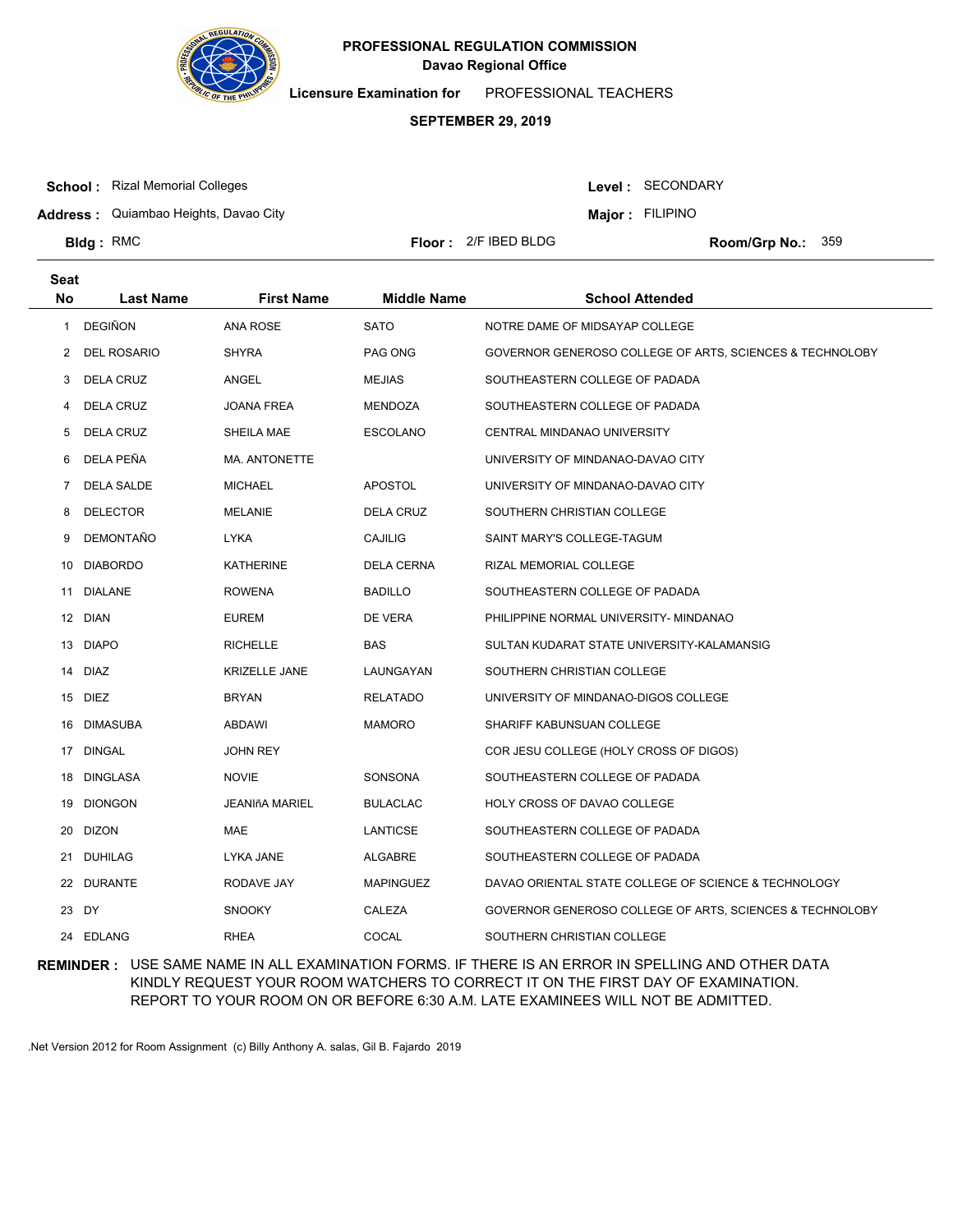

**Licensure Examination for**  PROFESSIONAL TEACHERS

## **SEPTEMBER 29, 2019**

**School :** Rizal Memorial Colleges

**Seat**

**Bldg**: RMC

Level : SECONDARY

**Major : FILIPINO** 

**Address :** Quiambao Heights, Davao City

**Floor :** 2/F IBED BLDG

Room/Grp No.: 360

| uc, |                  |                     |                     |                                                          |
|-----|------------------|---------------------|---------------------|----------------------------------------------------------|
| No. | <b>Last Name</b> | <b>First Name</b>   | <b>Middle Name</b>  | <b>School Attended</b>                                   |
| 1   | ELLAGA           | RONALD              | <b>NERI</b>         | ACES TAGUM COLLEGE                                       |
| 2   | <b>ELTAGONDE</b> | <b>VINCENT PAUL</b> | <b>BLANCO</b>       | UNIVERSITY OF MINDANAO-DIGOS COLLEGE                     |
| 3   | <b>EMBIS</b>     | JERLYN              | <b>VILLARTA</b>     | SOUTHERN CHRISTIAN COLLEGE                               |
| 4   | <b>ENRIQUEZ</b>  | RONA MAE            | AVILA               | HOLY CROSS OF DAVAO COLLEGE                              |
| 5   | <b>ERONG</b>     | <b>CARMELITA</b>    | LARAGA              | UNIVERSITY OF MINDANAO-PANABO                            |
| 6   | <b>ESGUERRA</b>  | <b>NIKKO</b>        | <b>TANUCO</b>       | UNIVERSITY OF MINDANAO-DAVAO CITY                        |
| 7   | <b>ESPINOSA</b>  | <b>MYLYN</b>        | <b>CUBIAN</b>       | CHRISTIAN COLLEGES OF SOUTHEAST ASIA                     |
| 8   | FAJADAN          | EMILY               | ALPAZAR             | SULTAN KUDARAT STATE UNIVERSITY-TACURONG                 |
| 9   | <b>FIGURON</b>   | <b>NISSI</b>        | <b>ACHUELA</b>      | SURIGAO STATE COLLEGE OF TECHNOLOGY                      |
|     | 10 FIN           | EDEN SHEILA         | <b>LODOVICE</b>     | CENTRAL MINDANAO UNIVERSITY                              |
|     | 11 FLORENTINO    | SORAH               | CASTIGO             | UNIVERSITY OF MINDANAO-TAGUM                             |
|     | 12 FORDAN        | AIME JEAN           | <b>MASOCOL</b>      | SOUTHEASTERN COLLEGE OF PADADA                           |
|     | 13 FORTUNA       | <b>DARLYN GRACE</b> |                     | SOUTHEASTERN COLLEGE OF PADADA                           |
| 14  | <b>FRANCISCO</b> | <b>ROSIE</b>        | DE FELIX            | UNIVERSITY OF MINDANAO-PANABO                            |
|     | 15 FRANCO        | JOHN NIKKO          | <b>BOQUECOSA</b>    | COR JESU COLLEGE (HOLY CROSS OF DIGOS)                   |
| 16  | FRIAS            | JONAH FAYE SUZETTE  | <b>DELOS SANTOS</b> | HOLY CROSS COLLEGE OF SASA, INC.                         |
|     | 17 FRONTERAS     | JASMEN              | ARCENAL             | GOVERNOR GENEROSO COLLEGE OF ARTS, SCIENCES & TECHNOLOBY |
| 18  | FUENTES          | APRIL JEAN          | <b>ALFANTE</b>      | UNIVERSITY OF MINDANAO-DAVAO CITY                        |
|     | 19 FULGARINAS    | DAISY               | <b>TEJANO</b>       | SOUTHEASTERN COLLEGE OF PADADA                           |
| 20  | GABRIEL          | KATHLEEN            |                     | UNIVERSITY OF MINDANAO-TAGUM                             |
| 21  | GADOR            | ROMELYN             | AWITAN              | UNIVERSITY OF MINDANAO-TAGUM                             |
|     | 22 GAMBONG       | HAZIL               | AQUINO              | RIZAL MEMORIAL COLLEGE                                   |
|     | 23 GAMIAO        | BRYAN               | <b>GONZALES</b>     | SOUTHEASTERN COLLEGE OF PADADA                           |
|     | 24 GAYACAN       | JOHN REY            | <b>FERENAL</b>      | SOUTHERN CHRISTIAN COLLEGE                               |

**REMINDER :** USE SAME NAME IN ALL EXAMINATION FORMS. IF THERE IS AN ERROR IN SPELLING AND OTHER DATA KINDLY REQUEST YOUR ROOM WATCHERS TO CORRECT IT ON THE FIRST DAY OF EXAMINATION. REPORT TO YOUR ROOM ON OR BEFORE 6:30 A.M. LATE EXAMINEES WILL NOT BE ADMITTED.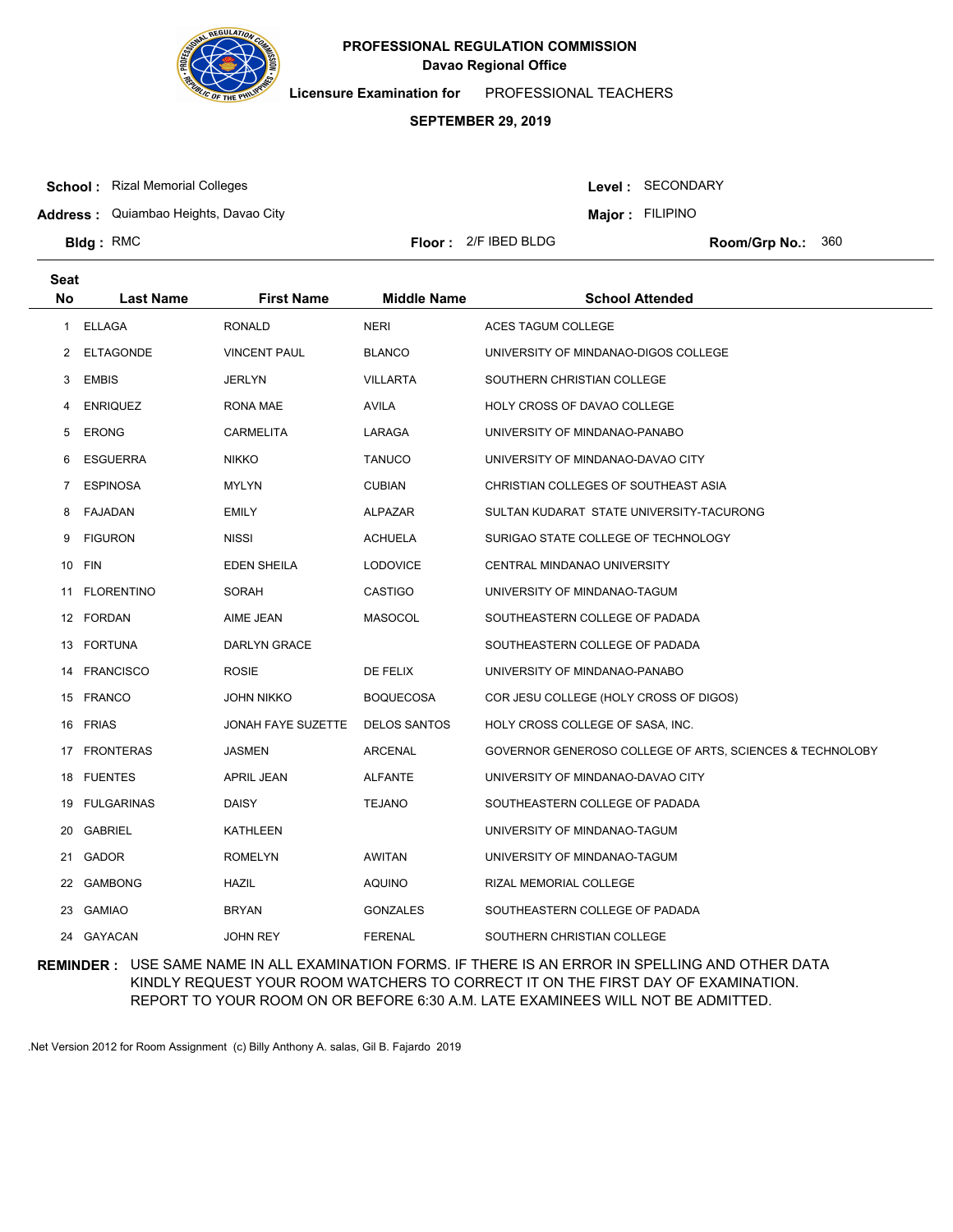

**Licensure Examination for**  PROFESSIONAL TEACHERS

#### **SEPTEMBER 29, 2019**

**School :** Rizal Memorial Colleges

**Bldg**: RMC

Level : SECONDARY

**Major : FILIPINO** 

**Address :** Quiambao Heights, Davao City

**Floor :** 2/F IBED BLDG

Room/Grp No.: 361

**Last Name First Name Middle Name School Attended Seat No** 1 GEALON JERICA NIñA GABATAN SOUTHEASTERN COLLEGE OF PADADA 2 GENOVES EMELYN JOY GARATE UNIVERSITY OF MINDANAO-PANABO 3 GILLONA JEFFERSON TAGARO SOUTHEASTERN COLLEGE OF PADADA 4 GIO SANTIAGO JR OLIVAR SULTAN KUDARAT STATE UNIVERSITY-TACURONG 5 GOLOSINDA DESIREE OMAPAS SAINT MARY'S COLLEGE-TAGUM 6 GOMEZ FRITZ JULS CANTIGA DAVAO ORIENTAL STATE COLLEGE OF SCIENCE & TECHNOLOGY 7 GOMEZ MICHAEL ANGELO CASTIL HOLY CROSS OF DAVAO COLLEGE 8 GUIAMPACA RAHIMA AMPATUAN ANTONIO R. PACHECO COLLEGE, INC 9 GULIDTEM EDSRAFIL MANGANSAKAN NOTRE DAME OF MIDSAYAP COLLEGE 10 GULLEBAN JANNOAH UNIVERSITY OF MINDANAO-TAGUM 11 GUMAPAC ELMARIE ALIPANTA SOUTHEASTERN COLLEGE OF PADADA 12 GUMOBAO MAE AMOR CORVERA HOLY CROSS OF DAVAO COLLEGE 13 GUSTILO **KEZIAH JULIA HERRERA** SAINT JOSEPH INSTITUTE OF TECHNOLOGY 14 HADJI AMER NORAILYN MAMADRA DE LA VIDA COLLEGE 15 HAO JASON JAY JUANICO HOLY CROSS OF DAVAO COLLEGE 16 HARON JOHANA BALUNO NOTRE DAME UNIVERSITY 17 HASPE SHAINA SATORE UNIVERSITY OF MINDANAO-TAGUM 18 HAYAG TRISHA TRISHA ABO-ABO UNIVERSITY OF MINDANAO-TAGUM 19 HELICAÑA MICHELLE PELAYO COR JESU COLLEGE (HOLY CROSS OF DIGOS) 20 HERMOSO ELIZAR CALAGO BUKIDNON STATE UNIVERSITY-(FOR BUKIDNON STATE COLL)- MAIN 21 HILARIO MELBEN BASTIDA UNIVERSITY OF MINDANAO-PANABO 22 IGNACIO AMADO JR POLINIO HOLY CROSS COLLEGE OF CARIGARA 23 INOG SITTIE ALMAIRAH PAGRANGAN MINDANAO ISLAMIC COMPUTER COLLEGE

**REMINDER :** USE SAME NAME IN ALL EXAMINATION FORMS. IF THERE IS AN ERROR IN SPELLING AND OTHER DATA KINDLY REQUEST YOUR ROOM WATCHERS TO CORRECT IT ON THE FIRST DAY OF EXAMINATION. REPORT TO YOUR ROOM ON OR BEFORE 6:30 A.M. LATE EXAMINEES WILL NOT BE ADMITTED.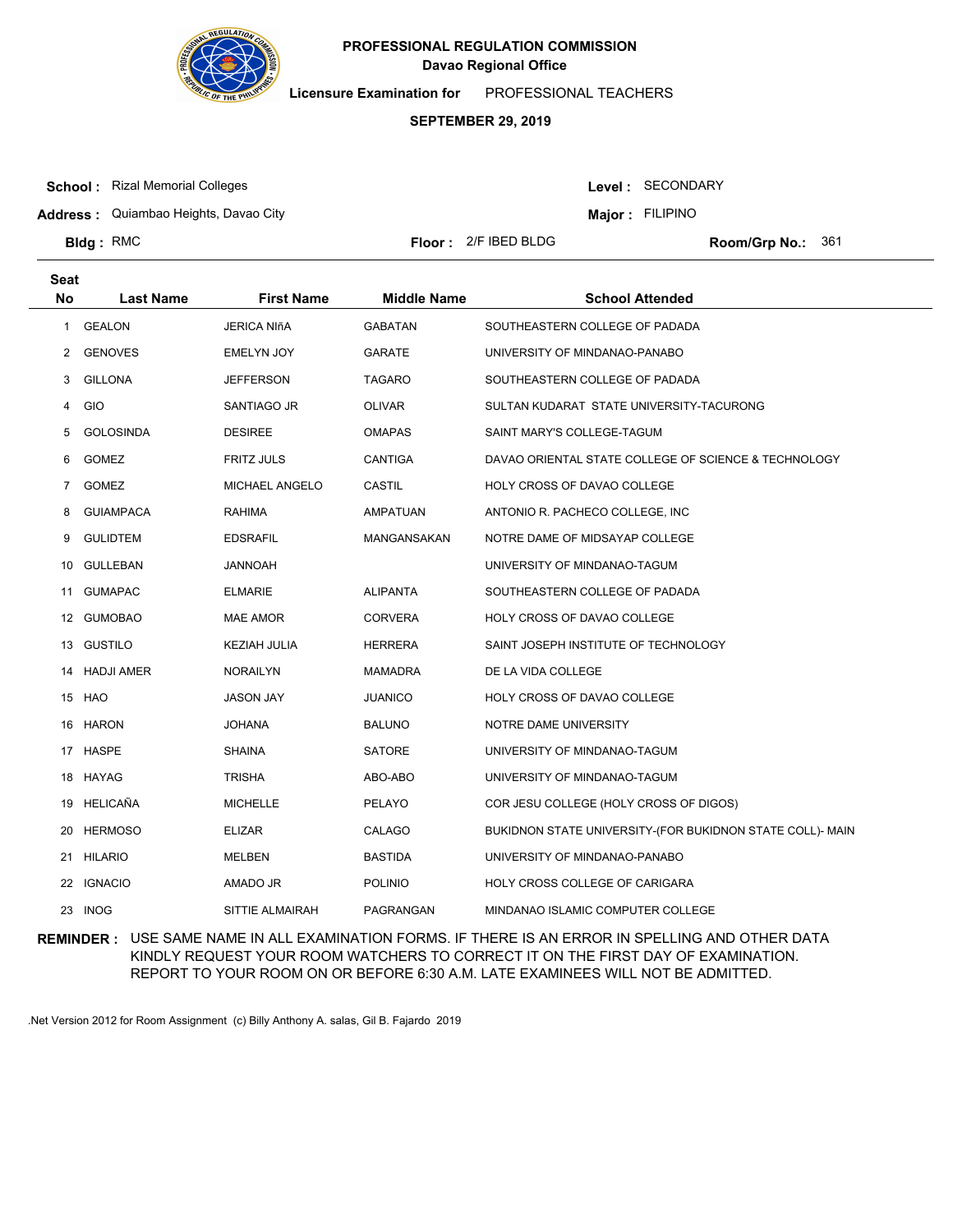

**Licensure Examination for**  PROFESSIONAL TEACHERS

## **SEPTEMBER 29, 2019**

**School :** Rizal Memorial Colleges

Level : SECONDARY

**Address :** Quiambao Heights, Davao City

**Major : FILIPINO** 

**Bldg**: RMC

**Floor : 3/F IBED BLDG** 

Room/Grp No.: 362

| <b>Seat</b><br><b>No</b> | <b>Last Name</b> | <b>First Name</b>     | <b>Middle Name</b> | <b>School Attended</b>                                   |
|--------------------------|------------------|-----------------------|--------------------|----------------------------------------------------------|
| $\mathbf{1}$             | <b>JABON</b>     | <b>RAMIL</b>          | <b>PARECTO</b>     | UNIVERSITY OF MINDANAO-TAGUM                             |
| 2                        | <b>JAGONOB</b>   | <b>CHERRY MAY</b>     | <b>SANTIAGO</b>    | UNIVERSITY OF MINDANAO-TAGUM                             |
| 3                        | <b>JESORO</b>    | <b>NELGIE</b>         | <b>PACQUIAO</b>    | COR JESU COLLEGE (HOLY CROSS OF DIGOS)                   |
| 4                        | <b>JOROLAN</b>   | <b>CHARRY</b>         | LAUDE              | SOUTHERN CHRISTIAN COLLEGE                               |
| 5                        | <b>JUANIC</b>    | <b>WILBE ROSE</b>     | <b>ALMONTE</b>     | UNIVERSITY OF MINDANAO-TAGUM                             |
| 6                        | <b>JULAKIT</b>   | <b>REDSWIE</b>        | <b>HERNOSO</b>     | HOLY CROSS OF DAVAO COLLEGE                              |
| 7                        | <b>KANAPIA</b>   | <b>RENIZA</b>         | <b>MARAVILLAS</b>  | SOUTHEASTERN COLLEGE OF PADADA                           |
| 8                        | <b>KUNSA</b>     | <b>SITTIE</b>         | ANSAL              | NOTRE DAME RVM COLLEGE OF COTABATO-COTABATO CITY         |
| 9                        | <b>KUSAIN</b>    | <b>NORZIYA</b>        | <b>BACANA</b>      | CENTRAL MINDANAO UNIVERSITY                              |
| 10                       | LABITAD          | <b>MIRZA EL</b>       | <b>SANGHIRON</b>   | CENTRAL MINDANAO UNIVERSITY                              |
|                          | 11 LACAP         | <b>KIMBERLY GRACE</b> | <b>PACATANG</b>    | UNIVERSITY OF MINDANAO-TAGUM                             |
|                          | 12 LACEDA        | <b>ROSELYN</b>        | <b>SILVERO</b>     | SOUTHEASTERN COLLEGE OF PADADA                           |
| 13                       | <b>LADAO</b>     | LAISA                 | <b>ESTUDILLO</b>   | SOUTHEASTERN COLLEGE OF PADADA                           |
| 14                       | LAGUIALAM        | <b>JAY</b>            | <b>MISA</b>        | RIZAL MEMORIAL COLLEGE                                   |
|                          | 15 LAGUNA        | <b>BRIGILDO</b>       | <b>DAON</b>        | GOVERNOR GENEROSO COLLEGE OF ARTS, SCIENCES & TECHNOLOBY |
| 16                       | LAÑA             | <b>GRACE</b>          | <b>PATUBO</b>      | SOUTHEASTERN COLLEGE OF PADADA                           |
| 17                       | <b>LANDOS</b>    | <b>FELMER JAN</b>     | <b>PENDANG</b>     | SOUTHEASTERN COLLEGE OF PADADA                           |
|                          | 18 LAPASARAN     | <b>JOEL</b>           | <b>SIMBORIO</b>    | SAINT MARY'S COLLEGE-TAGUM                               |
| 19                       | <b>LAPURA</b>    | MA. DIVINA            | <b>BARUIS</b>      | HOLY CROSS OF DAVAO COLLEGE                              |
| 20                       | LASANDAY         | <b>FRITZ</b>          | <b>CABANDA</b>     | SOUTHEASTERN COLLEGE OF PADADA                           |
|                          | 21 LASCUÑA       | <b>IVY</b>            | <b>PONCARDAS</b>   | UNIVERSITY OF MINDANAO-DAVAO CITY                        |

**REMINDER :** USE SAME NAME IN ALL EXAMINATION FORMS. IF THERE IS AN ERROR IN SPELLING AND OTHER DATA KINDLY REQUEST YOUR ROOM WATCHERS TO CORRECT IT ON THE FIRST DAY OF EXAMINATION. REPORT TO YOUR ROOM ON OR BEFORE 6:30 A.M. LATE EXAMINEES WILL NOT BE ADMITTED.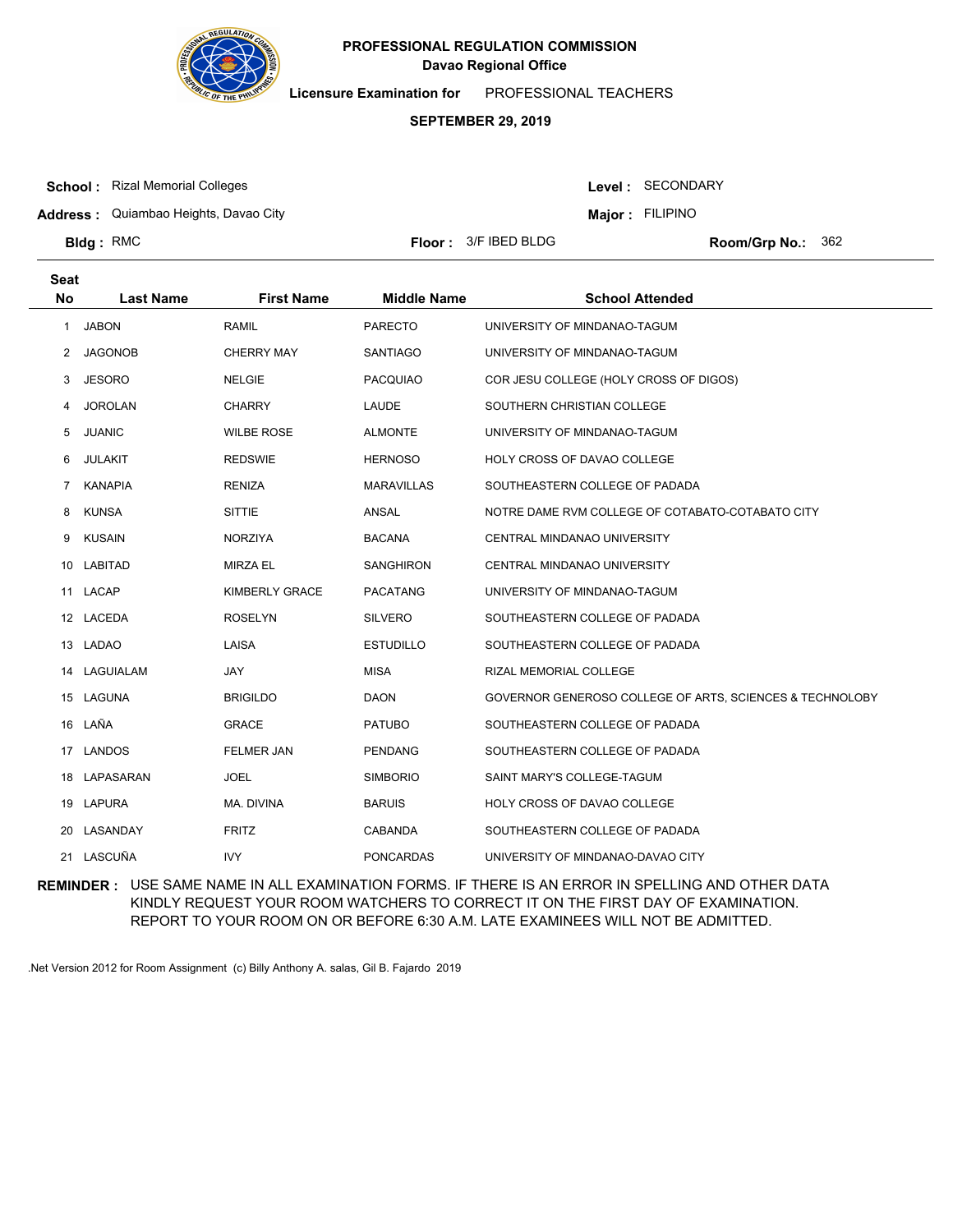

**Licensure Examination for**  PROFESSIONAL TEACHERS

## **SEPTEMBER 29, 2019**

**School :** Rizal Memorial Colleges

Level : SECONDARY

**Address :** Quiambao Heights, Davao City

**Major : FILIPINO** 

**Bldg**: RMC

**Seat**

**Floor : 3/F IBED BLDG** 

Room/Grp No.: 363

| υσαι      |                  |                     |                    |                                                      |
|-----------|------------------|---------------------|--------------------|------------------------------------------------------|
| <b>No</b> | <b>Last Name</b> | <b>First Name</b>   | <b>Middle Name</b> | <b>School Attended</b>                               |
| 1         | LASTIMOSA        | <b>JESSA MAE</b>    | <b>BEDONIA</b>     | SOUTHEASTERN COLLEGE OF PADADA                       |
|           | 2 LAUSA          | <b>BRENGELLE</b>    | LAHAY-LAHAY        | SOUTHEASTERN COLLEGE OF PADADA                       |
| 3         | LAYNO            | <b>ARCHIBALD</b>    | <b>RANA</b>        | RIZAL MEMORIAL COLLEGE                               |
|           | 4 LAYNO          | <b>JENEVIVE</b>     | <b>TONGON</b>      | SOUTHEASTERN COLLEGE OF PADADA                       |
| 5         | LAYOLA           | <b>ROSELYN</b>      | <b>ANDO</b>        | DAVAO ORIENTAL STATE COLLEGE OF SCIENCE & TECHNOLOGY |
| 6         | LAZARTE          | <b>MARJO</b>        | <b>YONGCO</b>      | UNIVERSITY OF MINDANAO-TAGUM                         |
|           | 7 LEGASPI        | <b>JULIE ANN</b>    | <b>ALEGADO</b>     | UNIVERSITY OF MINDANAO-DIGOS COLLEGE                 |
| 8         | LIBAYAO          | <b>JENNIFER</b>     |                    | UNIVERSITY OF CEBU                                   |
| 9         | <b>LIBRES</b>    | <b>CRISYL</b>       | <b>BONGAY</b>      | <b>HOLY CROSS OF DAVAO COLLEGE</b>                   |
|           | 10 LIBRES        | <b>DONNALYN</b>     | <b>CENITA</b>      | CHRISTIAN COLLEGES OF SOUTHEAST ASIA                 |
|           | 11 LIM           | <b>MONALEH</b>      | <b>WHITE</b>       | SOUTHEASTERN COLLEGE OF PADADA                       |
|           | 12 LIMBOC        | <b>SEANTRILL</b>    | <b>SAMONG</b>      | UNIVERSITY OF MINDANAO-DAVAO CITY                    |
| 13        | <b>LIMOSNERO</b> | <b>MARICRIS</b>     | <b>BONGHANOY</b>   | NORTH DAVAO COLLEGES-PANABO                          |
|           | 14 LITERATUS     | <b>JINKY</b>        | ABALOS             | <b>CENTRAL MINDANAO UNIVERSITY</b>                   |
|           | 15 LLORCA        | <b>RENEBETH</b>     | TEYLAN             | SURIGAO STATE COLLEGE OF TECHNOLOGY                  |
|           | 16 LOPEZ         | DANIEL JAMES        | <b>MARTINEZ</b>    | DAVAO ORIENTAL STATE COLLEGE OF SCIENCE & TECHNOLOGY |
|           | 17 LOPEZ         | <b>JEFFREY</b>      | <b>CABERTE</b>     | <b>ACES TAGUM COLLEGE</b>                            |
|           | 18 LOPEZ         | <b>LAURENCE RAE</b> | <b>SUBIO</b>       | HOLY CROSS OF DAVAO COLLEGE                          |
|           | 19 LORESCA       | <b>MERRA FE</b>     | <b>UMANGAY</b>     | SULTAN KUDARAT STATE UNIVERSITY-KALAMANSIG           |
|           | 20 LUBIANO       | <b>JEMMALYN</b>     | QUILLAO            | DAVAO ORIENTAL STATE COLLEGE OF SCIENCE & TECHNOLOGY |
|           | 21 LUCER         | <b>JONNAH</b>       | <b>ORONG</b>       | HOLY CROSS COLLEGE OF SASA, INC.                     |

**REMINDER :** USE SAME NAME IN ALL EXAMINATION FORMS. IF THERE IS AN ERROR IN SPELLING AND OTHER DATA KINDLY REQUEST YOUR ROOM WATCHERS TO CORRECT IT ON THE FIRST DAY OF EXAMINATION. REPORT TO YOUR ROOM ON OR BEFORE 6:30 A.M. LATE EXAMINEES WILL NOT BE ADMITTED.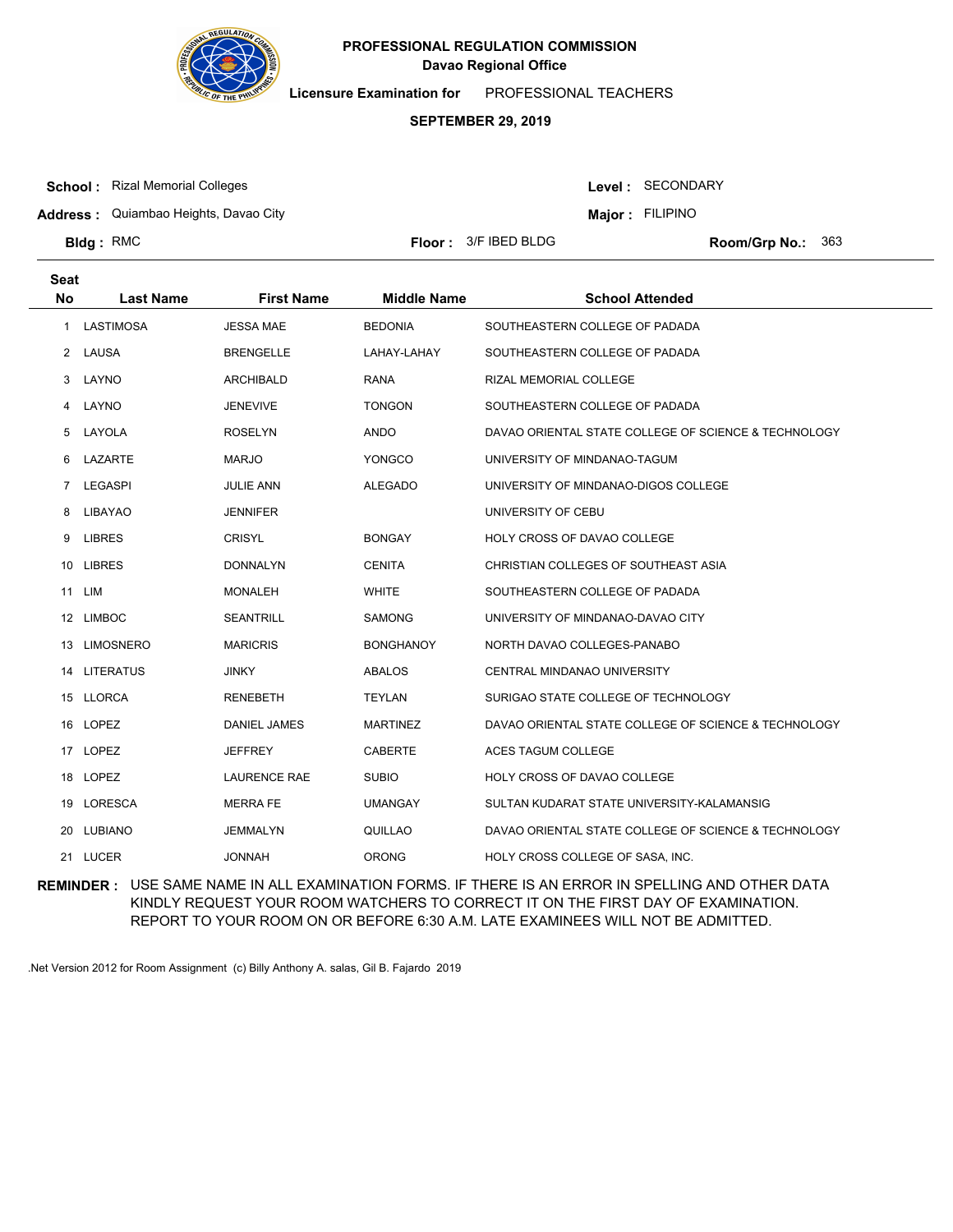

**Licensure Examination for**  PROFESSIONAL TEACHERS

## **SEPTEMBER 29, 2019**

**School :** Rizal Memorial Colleges

Level : SECONDARY

**Major : FILIPINO** 

**Address :** Quiambao Heights, Davao City

**Bldg**: RMC

**Floor : 3/F IBED BLDG** 

Room/Grp No.: 364

| <b>Seat</b><br><b>No</b> | <b>Last Name</b>  | <b>First Name</b>      | <b>Middle Name</b> | <b>School Attended</b>                                  |
|--------------------------|-------------------|------------------------|--------------------|---------------------------------------------------------|
| 1                        | <b>LUMANDO</b>    | <b>REYONE</b>          | CABO               | DAVAO ORIENTAL STATE COLLEGE OF SCIENCE & TECHNOLOGY    |
| 2                        | LUMBA             | <b>LORDELIE</b>        | <b>GARAY</b>       | RIZAL MEMORIAL COLLEGE                                  |
| 3                        | <b>LUTOG</b>      | <b>MAREVIC JEAN</b>    | <b>PALUBON</b>     | <b>HOLY CROSS OF DAVAO COLLEGE</b>                      |
| 4                        | <b>LUTRAGO</b>    | SHEENA LOISE           | ANDOQUE            | DAVAO ORIENTAL STATE COLLEGE OF SCIENCE & TECHNOLOGY    |
| 5                        | <b>MABIDA</b>     | <b>JEHPIE</b>          | <b>BACALSO</b>     | COR JESU COLLEGE (HOLY CROSS OF DIGOS)                  |
| 6                        | <b>MACASCAS</b>   | <b>CINDERELLA</b>      |                    | SOUTHEASTERN COLLEGE OF PADADA                          |
| 7                        | <b>MACATUAL</b>   | <b>JEAH</b>            | <b>ALMACEN</b>     | UNIVERSITY OF MINDANAO-DAVAO CITY                       |
| 8                        | <b>MACAUNDAS</b>  | <b>MICHAEL JR</b>      | <b>MATUAN</b>      | MINDANAO ISLAMIC COMPUTER COLLEGE                       |
| 9                        | <b>MACOROL</b>    | <b>SHAINE MICHELLE</b> | <b>CLARITO</b>     | ACES TAGUM COLLEGE                                      |
| 10                       | <b>MADANLO</b>    | <b>REGINE</b>          | <b>BAYON</b>       | UNIVERSITY OF MINDANAO-DAVAO CITY                       |
| 11                       | <b>MADELO</b>     | <b>IRENE</b>           | <b>ROSARIO</b>     | SOUTHEASTERN COLLEGE OF PADADA                          |
| 12                       | MADUYAG           | <b>FRETZIE GAY</b>     | DANDAN             | DAVAO ORIENTAL STATE COLLEGE OF SCIENCE & TECHNOLOGY    |
| 13                       | MAGADAN           | <b>ANTHONY</b>         | <b>VERDEFLOR</b>   | UNIVERSITY OF MINDANAO-DAVAO CITY                       |
| 14                       | <b>MAGLASANG</b>  | <b>NICK</b>            | <b>BAYON</b>       | RIZAL MEMORIAL COLLEGE                                  |
| 15                       | <b>MAGLINTE</b>   | <b>KRISTY MARIE</b>    | <b>DIACONO</b>     | SOUTHEASTERN COLLEGE OF PADADA                          |
| 16                       | MAGNO             | SHIEVER JANE           | <b>CAÑEDA</b>      | BUKIDNON STATE UNIVERSITY-MONKAYO EXTERNAL STUDIES CTR. |
| 17                       | <b>MAHINAY</b>    | LIEZLE                 | <b>PELOSTRATOS</b> | UNIVERSITY OF MINDANAO-TAGUM                            |
| 18                       | MALACAD           | <b>CRESIL</b>          | ARIÑO              | SOUTHERN CHRISTIAN COLLEGE                              |
| 19                       | <b>MAMELIC</b>    | <b>ALBERT</b>          | <b>MADUYAG</b>     | NOTRE DAME RVM COLLEGE OF COTABATO-COTABATO CITY        |
| 20                       | <b>MAMONTAYAO</b> | <b>JEAN</b>            | <b>TERANTE</b>     | CHRISTIAN COLLEGES OF SOUTHEAST ASIA                    |
| 21                       | <b>MAMUSOG</b>    | <b>MARGIE</b>          | <b>ONGCAY</b>      | UNIVERSITY OF MINDANAO-PANABO                           |

**REMINDER :** USE SAME NAME IN ALL EXAMINATION FORMS. IF THERE IS AN ERROR IN SPELLING AND OTHER DATA KINDLY REQUEST YOUR ROOM WATCHERS TO CORRECT IT ON THE FIRST DAY OF EXAMINATION. REPORT TO YOUR ROOM ON OR BEFORE 6:30 A.M. LATE EXAMINEES WILL NOT BE ADMITTED.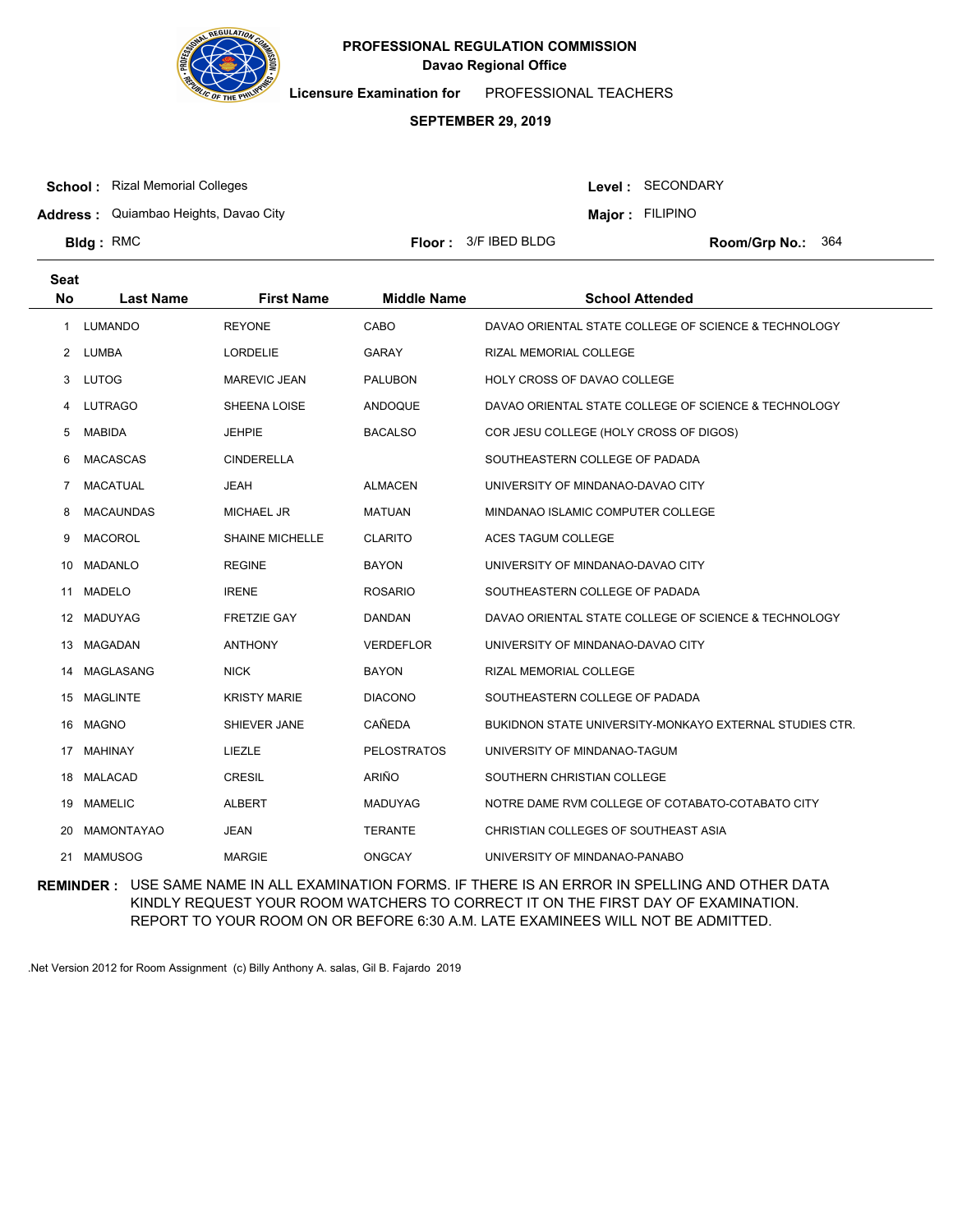

**Licensure Examination for**  PROFESSIONAL TEACHERS

## **SEPTEMBER 29, 2019**

**School :** Rizal Memorial Colleges

Level : SECONDARY

**Address :** Quiambao Heights, Davao City

**Major : FILIPINO** 

**Bldg**: RMC

**Floor : 3/F IBED BLDG** 

Room/Grp No.: 365

| <b>Seat</b> |                    |                      |                    |                                                      |
|-------------|--------------------|----------------------|--------------------|------------------------------------------------------|
| No          | <b>Last Name</b>   | <b>First Name</b>    | <b>Middle Name</b> | <b>School Attended</b>                               |
| -1          | <b>MANGASER</b>    | ANGELICA             | <b>MARTIREZ</b>    | NOTRE DAME RVM COLLEGE OF COTABATO-COTABATO CITY     |
| 2           | <b>MANGIGIN</b>    | <b>ASLIMAH</b>       | <b>MAMA</b>        | <b>BALABAGAN TRADE SCHOOL</b>                        |
| 3           | <b>MANIB</b>       | <b>JACKIELOU</b>     | <b>ANTOP</b>       | DAVAO ORIENTAL STATE COLLEGE OF SCIENCE & TECHNOLOGY |
| 4           | <b>MANISAN</b>     | <b>JACHEL</b>        | <b>ENTRINA</b>     | <b>ACES TAGUM COLLEGE</b>                            |
| 5           | <b>MANLANOT</b>    | <b>ROBERT JEROME</b> | LUIB               | <b>HOLY CROSS OF DAVAO COLLEGE</b>                   |
| 6           | <b>MANTE</b>       | <b>ADRIAN</b>        | <b>SILVINO</b>     | SOUTHEASTERN COLLEGE OF PADADA                       |
| 7           | <b>MANTOG</b>      | <b>BONI ANTHONY</b>  | <b>AGUIMOD</b>     | DAVAO ORIENTAL STATE COLLEGE OF SCIENCE & TECHNOLOGY |
| 8           | <b>MANURAY</b>     | <b>DONNA MAE</b>     | <b>ESTAREJA</b>    | DAVAO ORIENTAL STATE COLLEGE OF SCIENCE & TECHNOLOGY |
| 9           | <b>MAPATLAO</b>    | <b>AZIZA</b>         | <b>MANICLAY</b>    | DAVAO ORIENTAL STATE COLLEGE OF SCIENCE & TECHNOLOGY |
| 10          | <b>MARA</b>        | <b>SAMUEL</b>        | <b>SABIT</b>       | SOUTHEASTERN COLLEGE OF PADADA                       |
| 11          | <b>MARALIT</b>     | KATHLEEN JOY         | <b>MIGUEL</b>      | SOUTHEASTERN COLLEGE OF PADADA                       |
| 12          | <b>MARATAS</b>     | <b>FAITH</b>         | <b>MOSQUITER</b>   | ASSUMPTION COLLEGE OF NABUNTURAN                     |
| 13          | <b>MARCAIDA</b>    | SHEILA MAE           | <b>VAFLOR</b>      | SOUTHEASTERN COLLEGE OF PADADA                       |
| 14          | <b>MARIANO</b>     | <b>JIA</b>           | <b>BETING</b>      | SOUTHEASTERN COLLEGE OF PADADA                       |
| 15          | <b>MARIANO</b>     | <b>LOREEN MAE</b>    | <b>LUCERO</b>      | UNIVERSITY OF MINDANAO-PANABO                        |
| 16          | <b>MARQUEZ</b>     | <b>ANNA CLAIRE</b>   | <b>TEORICA</b>     | COR JESU COLLEGE (HOLY CROSS OF DIGOS)               |
| 17          | <b>MARQUEZ</b>     | <b>WILJANE LOVE</b>  | <b>CAMASUELA</b>   | SOUTHERN CHRISTIAN COLLEGE                           |
| 18          | <b>MARTOS</b>      | <b>BHABY JANE</b>    | <b>CARPENTERO</b>  | DAVAO ORIENTAL STATE COLLEGE OF SCIENCE & TECHNOLOGY |
| 19          | MASANDAG           | <b>IBRAHIM JR</b>    | <b>MERCADO</b>     | SOUTH UPI COLLEGE                                    |
| 20          | <b>MASINADIONG</b> | <b>DEAH MAE</b>      | <b>MASLOG</b>      | DAVAO ORIENTAL STATE COLLEGE OF SCIENCE & TECHNOLOGY |
| 21          | <b>MASULOT</b>     | NOR-AIN              | <b>KULILONG</b>    | NOTRE DAME OF MIDSAYAP COLLEGE                       |

**REMINDER :** USE SAME NAME IN ALL EXAMINATION FORMS. IF THERE IS AN ERROR IN SPELLING AND OTHER DATA KINDLY REQUEST YOUR ROOM WATCHERS TO CORRECT IT ON THE FIRST DAY OF EXAMINATION. REPORT TO YOUR ROOM ON OR BEFORE 6:30 A.M. LATE EXAMINEES WILL NOT BE ADMITTED.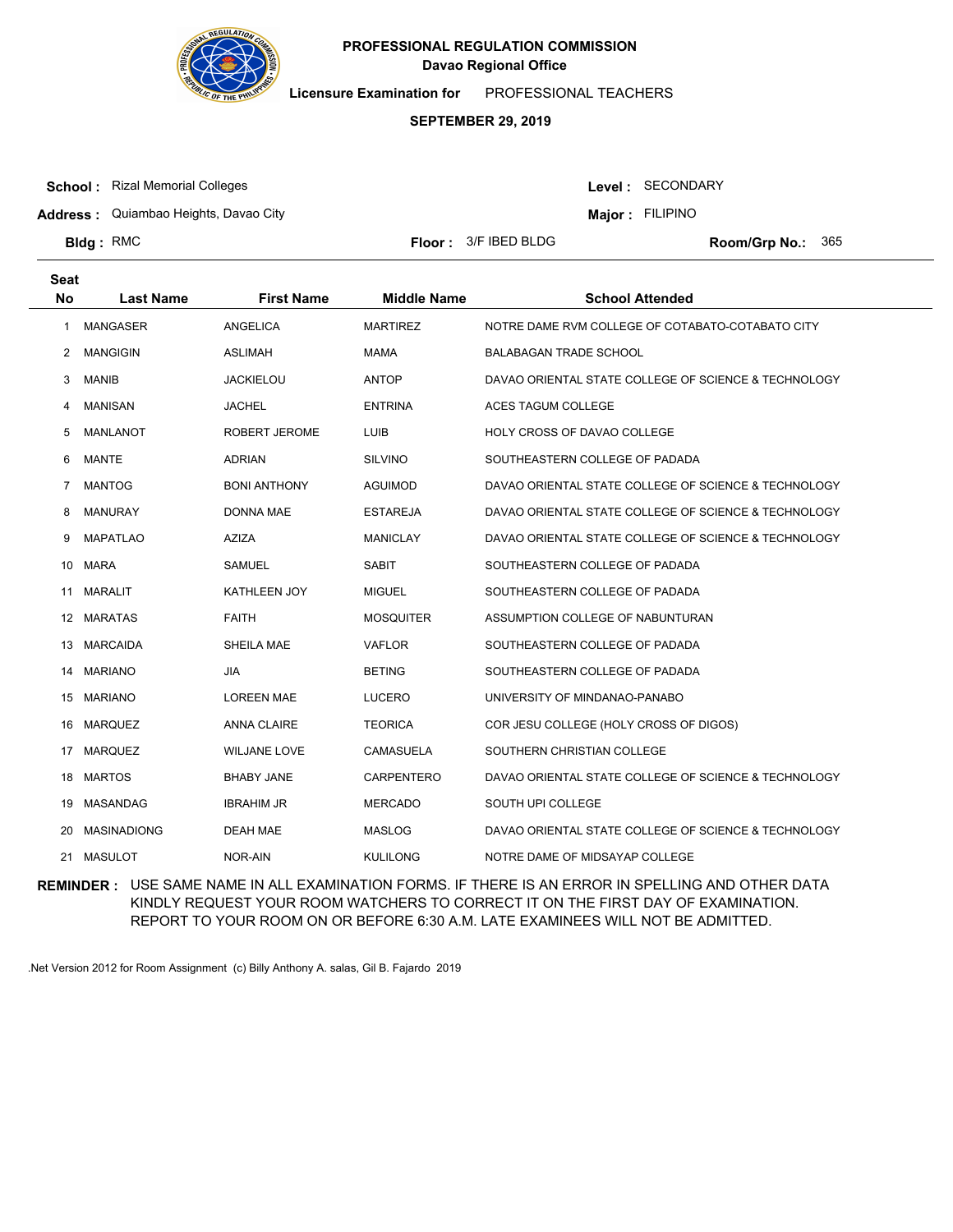

**Licensure Examination for**  PROFESSIONAL TEACHERS

## **SEPTEMBER 29, 2019**

**School :** Rizal Memorial Colleges

Level : SECONDARY

**Address :** Quiambao Heights, Davao City

**Major : FILIPINO** 

**Bldg**: RMC

**Floor : 3/F IBED BLDG** 

Room/Grp No.: 366

| <b>Seat</b><br><b>No</b> | <b>Last Name</b>  | <b>First Name</b>   | <b>Middle Name</b>  | <b>School Attended</b>                                    |
|--------------------------|-------------------|---------------------|---------------------|-----------------------------------------------------------|
| 1                        | MATAAS            | <b>ANNIE ROSE</b>   | <b>CASIGLOMAN</b>   | UNIVERSITY OF MINDANAO-TAGUM                              |
| 2                        | <b>MATAS</b>      | <b>CAMILLE GAY</b>  | <b>CLOMA</b>        | UNIVERSITY OF MINDANAO-DIGOS COLLEGE                      |
|                          |                   |                     |                     |                                                           |
| 3                        | <b>MATURAN</b>    | PRINCESS JEAN       | <b>AREVALO</b>      | SOUTHEASTERN COLLEGE OF PADADA                            |
| 4                        | <b>MAYOLA</b>     | <b>JEFREY</b>       | <b>MANANGKIL</b>    | BUKIDNON STATE UNIVERSITY-STO TOMAS EXTERNAL STUDIES CTR. |
| 5                        | <b>MEJARES</b>    | <b>MARECRIS</b>     | <b>GILLADO</b>      | UNIVERSITY OF MINDANAO-DIGOS COLLEGE                      |
| 6                        | <b>MEKA</b>       | <b>ENRIQUE JR</b>   | SALUKAN             | SOUTHEASTERN COLLEGE OF PADADA                            |
| 7                        | <b>MELENDRES</b>  | <b>IVY MAE</b>      | <b>CLARITO</b>      | UNIVERSITY OF MINDANAO-TAGUM                              |
| 8                        | <b>MELENDREZ</b>  | <b>XENA MARIE</b>   |                     | CHRISTIAN COLLEGES OF SOUTHEAST ASIA                      |
| 9                        | <b>MELLINA</b>    | <b>MARY GRACE</b>   | <b>PERLAS</b>       | CHRISTIAN COLLEGES OF SOUTHEAST ASIA                      |
| 10                       | MENDOZA           | <b>JOHN LEZTER</b>  | <b>BATUCAN</b>      | UNIVERSITY OF MINDANAO-TAGUM                              |
| 11                       | <b>MOHAMAD</b>    | <b>ROHANA</b>       | ABDULRADZAK         | SOUTHERN PHILIPPINE ACADEMY COLLEGE, INC                  |
| 12                       | <b>MOHAMMAD</b>   | <b>CHARISMA</b>     | <b>CLIMACO</b>      | <b>HOLY CROSS OF DAVAO COLLEGE</b>                        |
| 13                       | <b>MOLIJON</b>    | <b>RODEL</b>        | <b>ASUNCION</b>     | BUKIDNON STATE UNIVERSITY-STO TOMAS EXTERNAL STUDIES CTR. |
| 14                       | <b>MOLINA</b>     | <b>RAMIL</b>        | <b>DELA CRUZ</b>    | UNIVERSITY OF MINDANAO-TAGUM                              |
| 15                       | <b>MONINIO</b>    | <b>MODESSA</b>      | <b>MARCELLONES</b>  | DAVAO ORIENTAL STATE COLLEGE OF SCIENCE & TECHNOLOGY      |
| 16                       | <b>MONTALBO</b>   | <b>JAY MARIE</b>    | <b>BAJO</b>         | SOUTHEASTERN COLLEGE OF PADADA                            |
| 17                       | <b>MONTECILLO</b> | <b>DIANNE</b>       | <b>MATE</b>         | SOUTHEASTERN COLLEGE OF PADADA                            |
| 18                       | <b>MORAN</b>      | <b>RIZAMAE</b>      | ABELLA              | GOVERNOR GENEROSO COLLEGE OF ARTS, SCIENCES & TECHNOLOBY  |
| 19                       | <b>MUNDA</b>      | <b>SHEENA MARIE</b> | <b>MARTINO</b>      | DAVAO ORIENTAL STATE COLLEGE OF SCIENCE & TECHNOLOGY      |
| 20                       | <b>NACIONALES</b> | <b>GRENA MAY</b>    | <b>DIVINAGRACIA</b> | <b>BAGO CITY COLLEGE</b>                                  |
|                          | 21 NADAL          | KHRYS LEI MAY       | <b>PEPE</b>         | UNIVERSITY OF MINDANAO-TAGUM                              |

**REMINDER :** USE SAME NAME IN ALL EXAMINATION FORMS. IF THERE IS AN ERROR IN SPELLING AND OTHER DATA KINDLY REQUEST YOUR ROOM WATCHERS TO CORRECT IT ON THE FIRST DAY OF EXAMINATION. REPORT TO YOUR ROOM ON OR BEFORE 6:30 A.M. LATE EXAMINEES WILL NOT BE ADMITTED.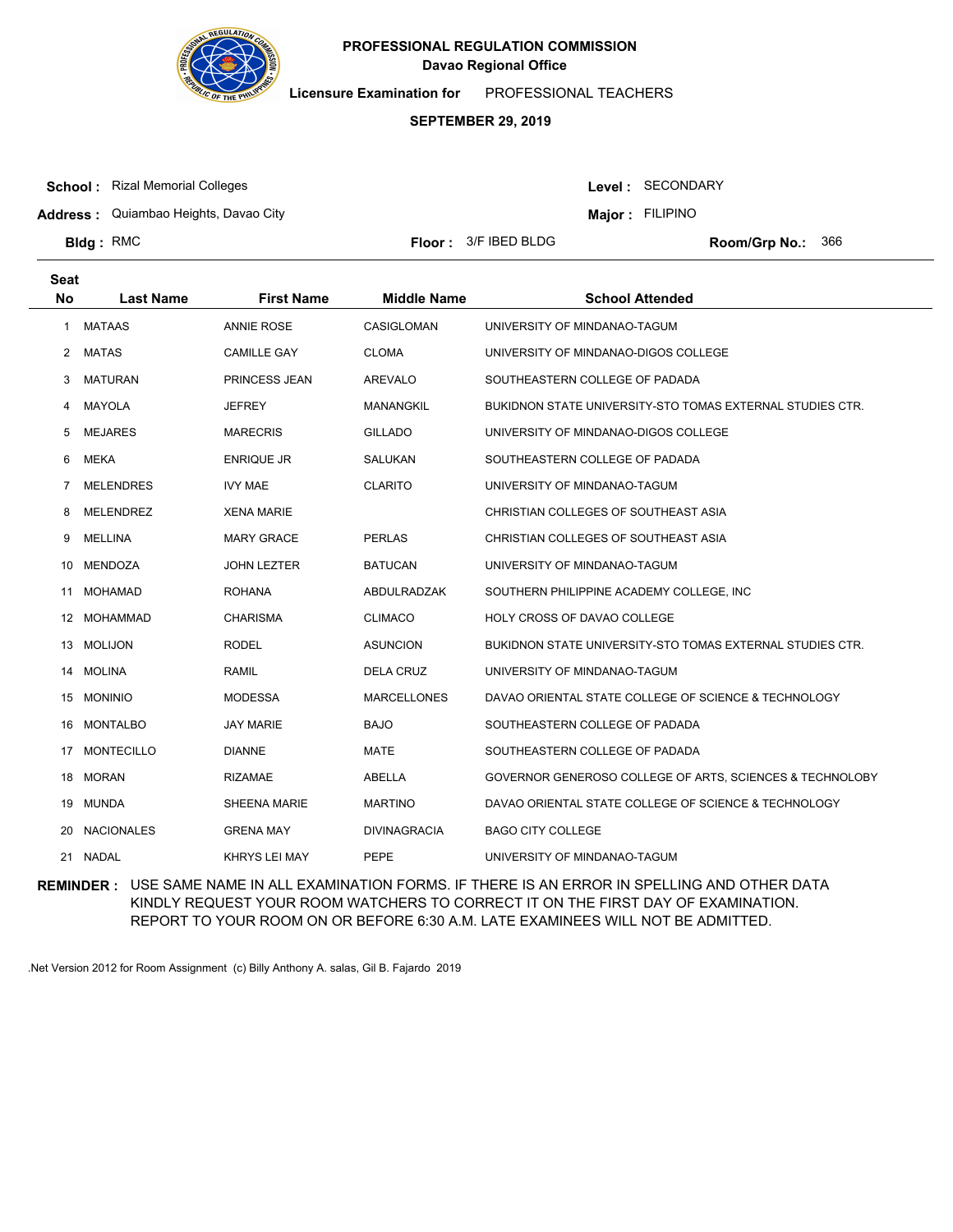

**Licensure Examination for**  PROFESSIONAL TEACHERS

## **SEPTEMBER 29, 2019**

**School :** Rizal Memorial Colleges

Level : SECONDARY

**Address :** Quiambao Heights, Davao City

**Major : FILIPINO** 

**Bldg**: RMC

**Floor : 3/F IBED BLDG** 

Room/Grp No.: 367

| <b>Seat</b><br><b>No</b> | <b>Last Name</b> | <b>First Name</b>    | <b>Middle Name</b> | <b>School Attended</b>                             |
|--------------------------|------------------|----------------------|--------------------|----------------------------------------------------|
|                          |                  |                      |                    |                                                    |
| 1                        | <b>NADAL</b>     | <b>KRISTINA FLOR</b> | <b>REDILA</b>      | SOUTHEASTERN COLLEGE OF PADADA                     |
| $\mathbf{2}$             | <b>NAIVE</b>     | <b>MAE</b>           | <b>ALBURA</b>      | UNIVERSITY OF MINDANAO-TAGUM                       |
| 3                        | <b>NAMANG</b>    | <b>MARVEE JANE</b>   | <b>JAKOSALEM</b>   | SOUTHEASTERN COLLEGE OF PADADA                     |
| 4                        | <b>NAPOLES</b>   | <b>JOSE PAULO</b>    | <b>BAUTISTA</b>    | UNIVERSITY OF MINDANAO-TAGUM                       |
| 5                        | <b>NAWAL</b>     | <b>RANDY</b>         | <b>YUBA</b>        | COR JESU COLLEGE (HOLY CROSS OF DIGOS)             |
| 6                        | <b>NILLAS</b>    | <b>LUCITO</b>        | QUIÑO              | BUKIDNON STATE UNIVERSITY-BAUNGON EXTENSION CAMPUS |
| 7                        | <b>NOBLE</b>     | MERYLL JOY           | <b>BELSA</b>       | UNIVERSITY OF MINDANAO-DAVAO CITY                  |
| 8                        | <b>NOLLEDO</b>   | <b>KAREN JANE</b>    | <b>PELOSA</b>      | SOUTHERN CHRISTIAN COLLEGE                         |
| 9                        | <b>NONO</b>      | <b>HAZEL ANNE</b>    | SIMBAJON           | UNIVERSITY OF MINDANAO-DAVAO CITY                  |
| 10                       | <b>NOVAL</b>     | RUSSELL BONN         | <b>VILLARO</b>     | HOLY CROSS OF DAVAO COLLEGE                        |
|                          | 11 OLAGUIR       | <b>MYLA</b>          | PAGAYON            | HOLY CROSS OF DAVAO COLLEGE                        |
| 12                       | OLANDRIA         | <b>RAY MAR</b>       | <b>PANUDA</b>      | COR JESU COLLEGE (HOLY CROSS OF DIGOS)             |
| 13                       | <b>OMAMBAC</b>   | <b>MARIAFE</b>       | <b>JUSAY</b>       | NOTRE DAME OF KIDAPAWAN COLLEGE                    |
| 14                       | OMPAD            | <b>VIA</b>           |                    | HOLY CROSS OF DAVAO COLLEGE                        |
| 15                       | <b>OMPOY</b>     | PRINCESS MARIAN      | <b>CULPA</b>       | HOLY CROSS COLLEGE OF SASA, INC.                   |
| 16                       | ONDOY            | <b>CHRISTINE</b>     | PARAGUYA           | SOUTHEASTERN COLLEGE OF PADADA                     |
| 17                       | OÑOS             | <b>JENIEROSE IV</b>  | <b>JARDIN</b>      | SOUTHERN CHRISTIAN COLLEGE                         |
| 18                       | ORATE            | <b>MELO JANE</b>     | <b>DAMELIS</b>     | SULTAN KUDARAT STATE UNIVERSITY-KALAMANSIG         |
| 19                       | ORCAJO           | <b>GLYDEL</b>        | <b>DURIA</b>       | UNIVERSITY OF MINDANAO-DAVAO CITY                  |
| 20                       | ORIO             | <b>JULITO</b>        | <b>AGOHAYON</b>    | RIZAL MEMORIAL COLLEGE                             |
| 21                       | OSIC             | JAYMARA MAE          | PAÑAMOGAN          | HOLY CROSS OF DAVAO COLLEGE                        |

**REMINDER :** USE SAME NAME IN ALL EXAMINATION FORMS. IF THERE IS AN ERROR IN SPELLING AND OTHER DATA KINDLY REQUEST YOUR ROOM WATCHERS TO CORRECT IT ON THE FIRST DAY OF EXAMINATION. REPORT TO YOUR ROOM ON OR BEFORE 6:30 A.M. LATE EXAMINEES WILL NOT BE ADMITTED.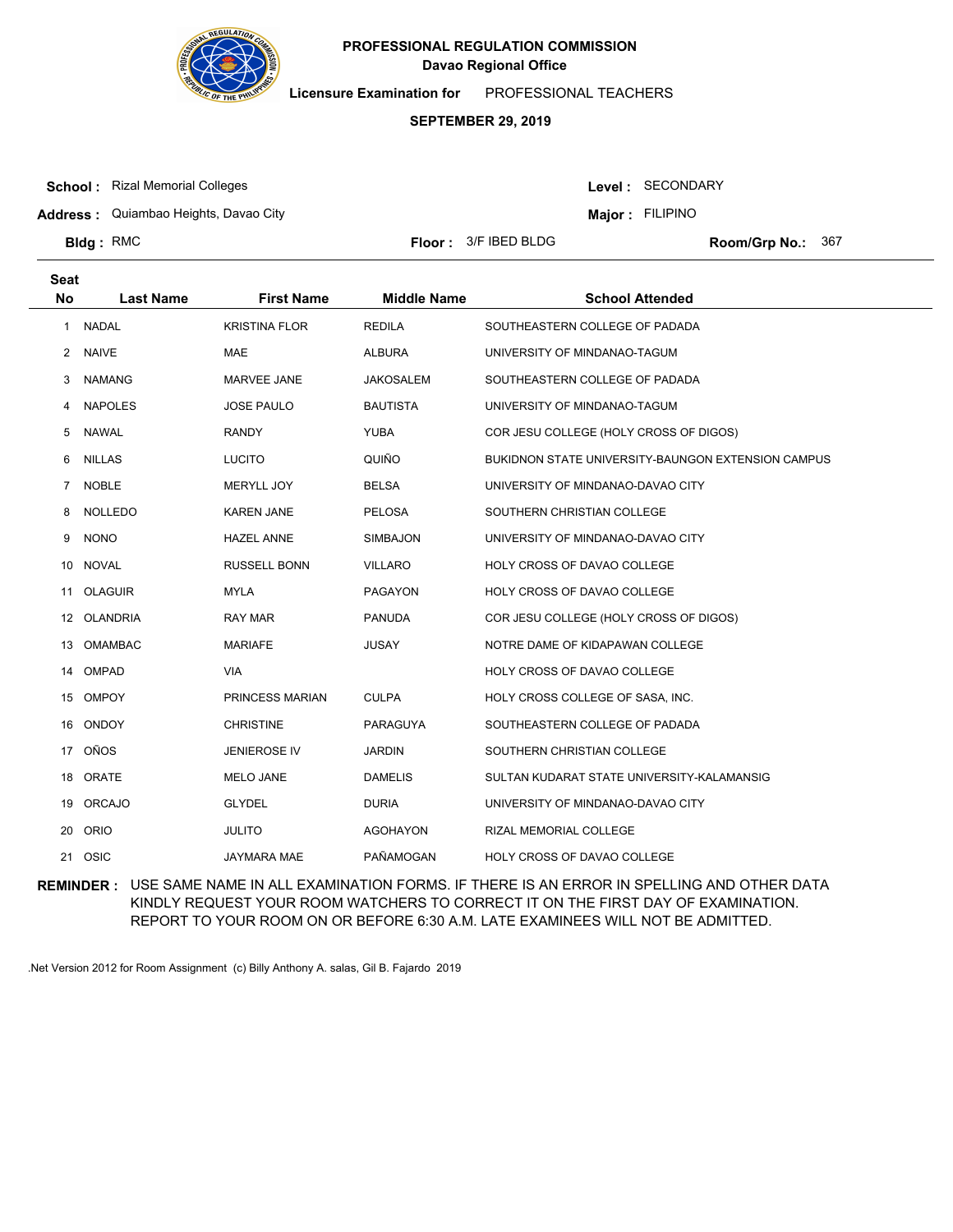

**Licensure Examination for**  PROFESSIONAL TEACHERS

## **SEPTEMBER 29, 2019**

**School :** Rizal Memorial Colleges

Level : SECONDARY

**Major : FILIPINO** 

**Address :** Quiambao Heights, Davao City

**Bldg**: RMC

**Floor : 3/F IBED BLDG** 

Room/Grp No.: 368

| Seat<br><b>No</b> | <b>Last Name</b> | <b>First Name</b>    | <b>Middle Name</b> | <b>School Attended</b>                                    |
|-------------------|------------------|----------------------|--------------------|-----------------------------------------------------------|
|                   |                  |                      |                    |                                                           |
| $\mathbf{1}$      | OSTAN            | SHIELA MAE           | <b>TAÑO</b>        | SOUTHERN CHRISTIAN COLLEGE                                |
| 2                 | <b>PABIAN</b>    | <b>IDELYN</b>        | <b>YACO</b>        | UNIVERSITY OF MINDANAO-DIGOS COLLEGE                      |
| 3                 | <b>PACIO</b>     | <b>HASMERA</b>       | <b>MASALI</b>      | DAVAO ORIENTAL STATE COLLEGE OF SCIENCE & TECHNOLOGY      |
| 4                 | PACTAO-IN        | <b>JENNEFER</b>      | MIÑOZA             | UNIVERSITY OF MINDANAO-DIGOS COLLEGE                      |
| 5                 | PADUGANAO        | <b>KHARLA SUNCEL</b> | <b>ENDOCAL</b>     | DON CARLOS POLYTECHNIC COLLEGE                            |
| 6                 | PADZA            | AMERAH               | <b>MAULANA</b>     | NOTRE DAME RVM COLLEGE OF COTABATO-COTABATO CITY          |
| $\overline{7}$    | PALARUAN         | <b>KIMBERLY</b>      | <b>ACABO</b>       | UNIVERSITY OF MINDANAO-TAGUM                              |
| 8                 | <b>PALMERA</b>   | RHODA JANINE         |                    | DAVAO ORIENTAL STATE COLLEGE OF SCIENCE & TECHNOLOGY      |
| 9                 | <b>PAMAT</b>     | <b>HELBERT</b>       | <b>COSTAN</b>      | SOUTHEASTERN COLLEGE OF PADADA                            |
| 10                | PAMULAGAN        | <b>MYLENE</b>        | <b>ABAO</b>        | SOUTHEASTERN COLLEGE OF PADADA                            |
|                   | 11 PANCHO        | <b>ROXANNE</b>       | <b>REPIL</b>       | HOLY CROSS COLLEGE OF SASA, INC.                          |
| 12                | <b>PANUGAS</b>   | <b>FRANCE REY</b>    |                    | GOVERNOR GENEROSO COLLEGE OF ARTS, SCIENCES & TECHNOLOBY  |
|                   | 13 PAR           | <b>LEANDRO JR</b>    | <b>ZAMORA</b>      | NOTRE DAME UNIVERSITY                                     |
|                   | 14 PATCHO        | RICARDO JR           | <b>RICALDE</b>     | SOUTHEASTERN COLLEGE OF PADADA                            |
| 15                | <b>PATRIARCA</b> | <b>CLAIRE</b>        | <b>CATAMIN</b>     | MINDANAO STATE UNIVERSITY-MARAWI CITY                     |
| 16                | PELICANO         | PERLA MIE            | <b>CUZON</b>       | UNIVERSITY OF MINDANAO-DIGOS COLLEGE                      |
|                   | 17 PELONITA      | <b>VANESSA</b>       | <b>BEATING</b>     | SOUTHEASTERN COLLEGE OF PADADA                            |
| 18                | <b>PENDON</b>    | <b>EVANGELINE</b>    | <b>MAGHANOY</b>    | BUKIDNON STATE UNIVERSITY-(FOR BUKIDNON STATE COLL)- MAIN |
| 19                | PERALTA          | <b>KAREENE LOVE</b>  | <b>LEONA</b>       | CENTRAL MINDANAO COLLEGES                                 |
|                   | 20 PEROCILLO     | <b>JEPHERSON</b>     | <b>ISIDTO</b>      | UNIVERSITY OF MINDANAO-TAGUM                              |
|                   | 21 PIDOY         | <b>MARY JOY</b>      | <b>SENDICO</b>     | COR JESU COLLEGE (HOLY CROSS OF DIGOS)                    |

**REMINDER :** USE SAME NAME IN ALL EXAMINATION FORMS. IF THERE IS AN ERROR IN SPELLING AND OTHER DATA KINDLY REQUEST YOUR ROOM WATCHERS TO CORRECT IT ON THE FIRST DAY OF EXAMINATION. REPORT TO YOUR ROOM ON OR BEFORE 6:30 A.M. LATE EXAMINEES WILL NOT BE ADMITTED.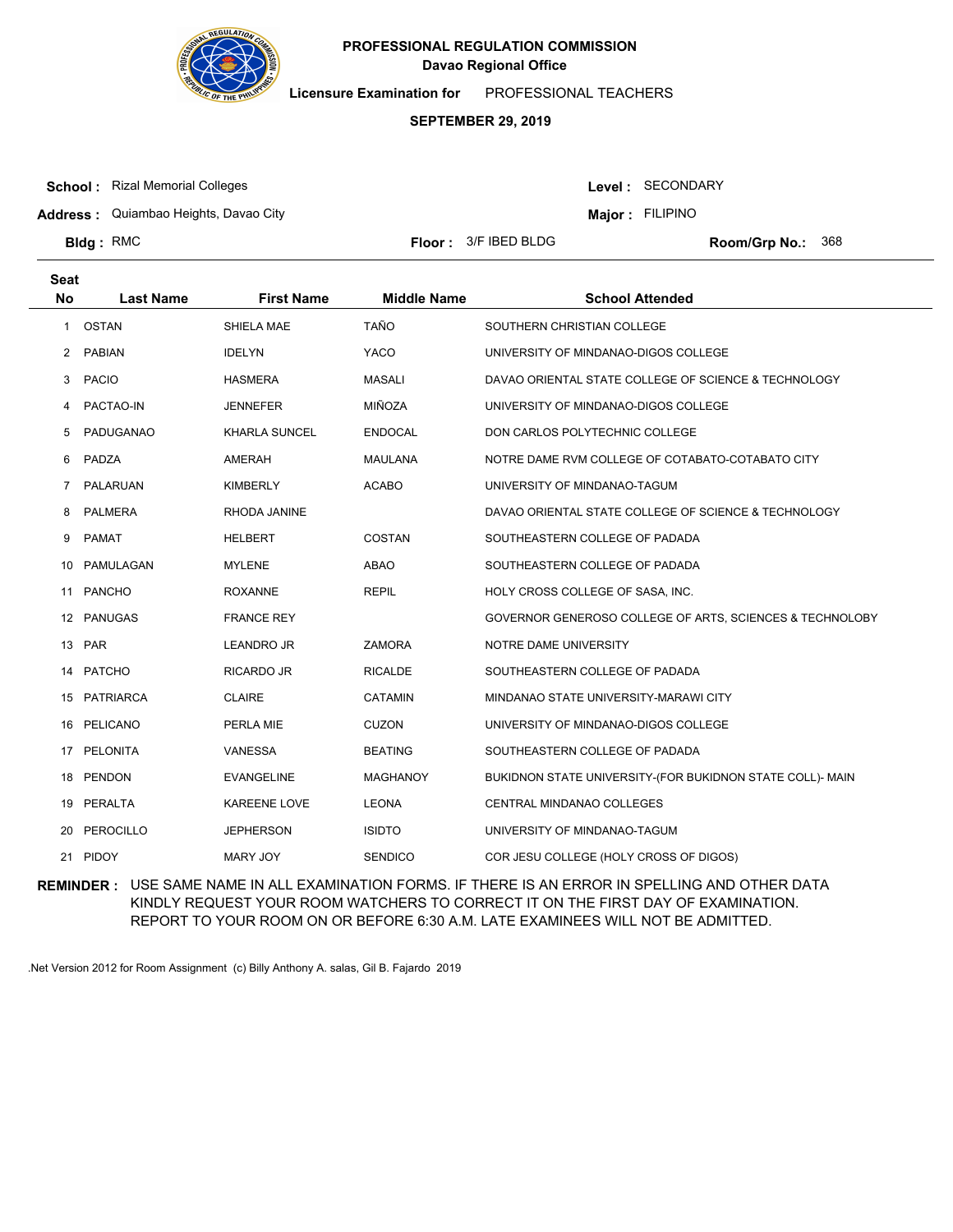

**Licensure Examination for**  PROFESSIONAL TEACHERS

## **SEPTEMBER 29, 2019**

**School :** Rizal Memorial Colleges

Level : SECONDARY

**Major : FILIPINO** 

**Address :** Quiambao Heights, Davao City

**Bldg**: RMC

**Seat**

**Floor : 3/F IBED BLDG** 

Room/Grp No.: 369

| συαι      |                   |                     |                    |                                                          |
|-----------|-------------------|---------------------|--------------------|----------------------------------------------------------|
| <b>No</b> | <b>Last Name</b>  | <b>First Name</b>   | <b>Middle Name</b> | <b>School Attended</b>                                   |
| 1         | <b>PILONGO</b>    | <b>CHRISTINE</b>    | <b>SALING</b>      | RIZAL MEMORIAL COLLEGE                                   |
|           | 2 POLIDO          | <b>JEAN</b>         | <b>NALANG</b>      | SURIGAO DEL SUR STATE UNIVERSITY- MAIN CAMPUS            |
| 3         | <b>PONTO</b>      | <b>ARNEL</b>        | <b>GALAGAR</b>     | UNIVERSITY OF MINDANAO-DAVAO CITY                        |
| 4         | POSADAS           | <b>KIMBERLY ANN</b> | QUISMUNDO          | SOUTHERN CHRISTIAN COLLEGE                               |
| 5         | <b>PROVIDO</b>    | <b>PATRICIA ANN</b> | <b>BRIGOLE</b>     | GOVERNOR GENEROSO COLLEGE OF ARTS, SCIENCES & TECHNOLOBY |
| 6         | <b>PUERTOS</b>    | <b>ANNA MAY</b>     | <b>ALJAS</b>       | UNIVERSITY OF MINDANAO-TAGUM                             |
| 7         | <b>PULGARINAS</b> | <b>RICHELLE</b>     | <b>NALAM</b>       | NOTRE DAME UNIVERSITY                                    |
| 8         | PUNAN             | <b>CATHERINE</b>    | <b>CERNA</b>       | GOVERNOR GENEROSO COLLEGE OF ARTS, SCIENCES & TECHNOLOBY |
| 9         | <b>QUIATCHON</b>  | <b>JIANA</b>        | <b>AGUILAR</b>     | UNIVERSITY OF MINDANAO-DAVAO CITY                        |
| 10        | QUINANAHAN        | <b>CARLA JEAN</b>   | <b>LASTICA</b>     | NOTRE DAME RVM COLLEGE OF COTABATO-COTABATO CITY         |
| 11        | QUIRO             | <b>CHELAMIE</b>     | CAGOD              | SOUTHERN CHRISTIAN COLLEGE                               |
|           | 12 QUISIL         | <b>RICA MAE</b>     | <b>MIRANDA</b>     | DAVAO ORIENTAL STATE COLLEGE OF SCIENCE & TECHNOLOGY     |
|           | 13 RAMOS          | HONEY JOY           | <b>PACANA</b>      | CHRISTIAN COLLEGES OF SOUTHEAST ASIA                     |
| 14        | <b>REGIDOR</b>    | <b>MARJUN</b>       | <b>NAVARES</b>     | SOUTHEASTERN COLLEGE OF PADADA                           |
| 15        | RELATADO          | <b>KAREN</b>        | <b>HUGO</b>        | SOUTHEASTERN COLLEGE OF PADADA                           |
|           | 16 RELLION        | <b>RHINACRIZ</b>    | LARIDO             | UNIVERSITY OF MINDANAO-PANABO                            |
| 17        | <b>REMOLLENO</b>  | <b>HERLYN</b>       | <b>ALESNA</b>      | DAVAO ORIENTAL STATE COLLEGE OF SCIENCE & TECHNOLOGY     |
|           | 18 REMOROZA       | <b>MARY GRACE</b>   | <b>FUENTES</b>     | NOTRE DAME RVM COLLEGE OF COTABATO-COTABATO CITY         |
| 19        | <b>RENEGADO</b>   | <b>MARY ANN</b>     | <b>ALFEREZ</b>     | SOUTHEASTERN COLLEGE OF PADADA                           |
| 20        | <b>RESTON</b>     | <b>LEA</b>          | <b>TINAPAY</b>     | HOLY CROSS COLLEGE OF SASA, INC.                         |
|           | 21 RESURRICCION   | <b>JUANITO</b>      | <b>BUAN</b>        | SOUTHEASTERN COLLEGE OF PADADA                           |

**REMINDER :** USE SAME NAME IN ALL EXAMINATION FORMS. IF THERE IS AN ERROR IN SPELLING AND OTHER DATA KINDLY REQUEST YOUR ROOM WATCHERS TO CORRECT IT ON THE FIRST DAY OF EXAMINATION. REPORT TO YOUR ROOM ON OR BEFORE 6:30 A.M. LATE EXAMINEES WILL NOT BE ADMITTED.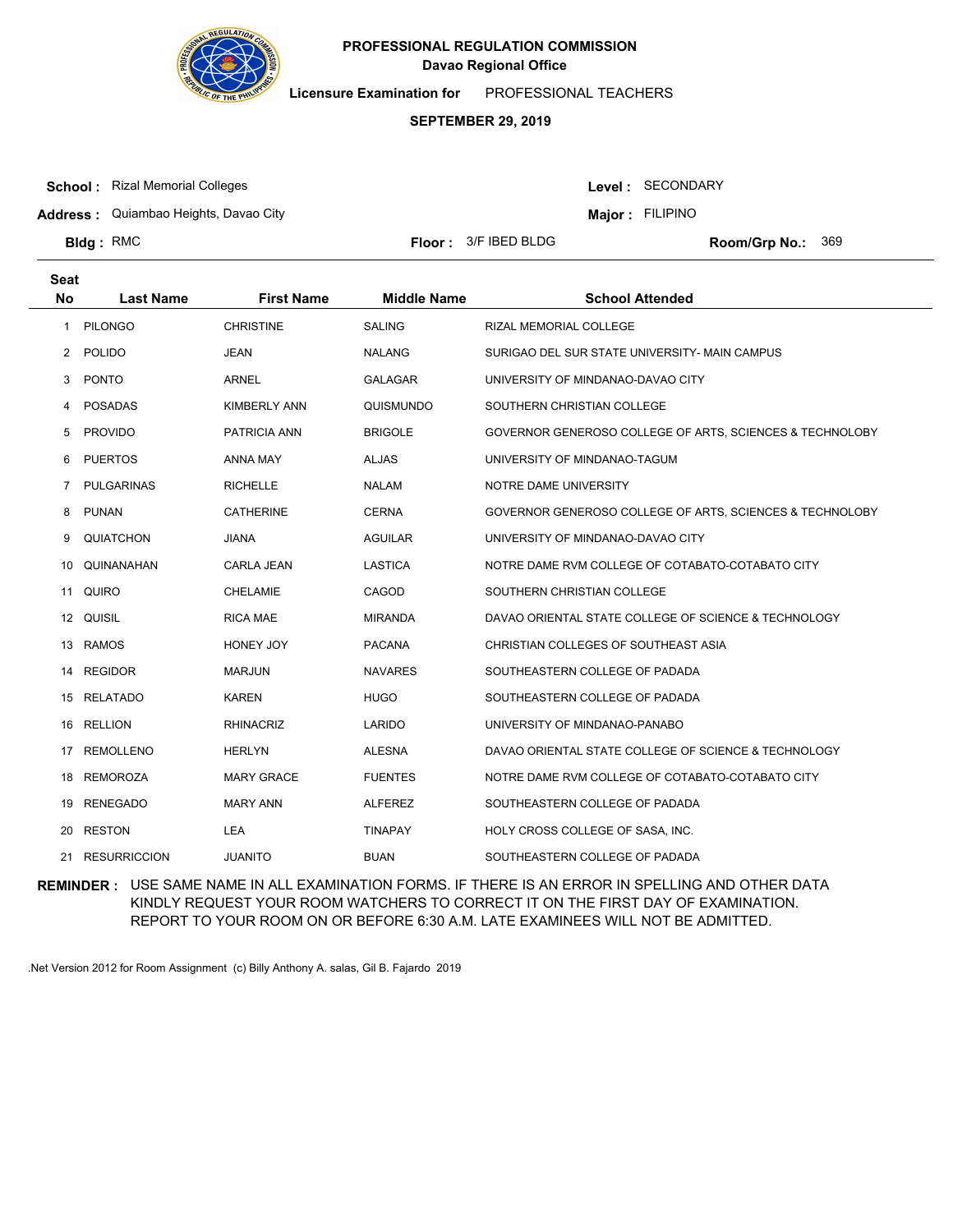

**Licensure Examination for**  PROFESSIONAL TEACHERS

## **SEPTEMBER 29, 2019**

**School :** Rizal Memorial Colleges

Level : SECONDARY

**Address :** Quiambao Heights, Davao City

**Major : FILIPINO** 

**Bldg**: RMC

**Floor : 3/F IBED BLDG** 

Room/Grp No.: 370

| <b>Seat</b><br><b>No</b> | <b>Last Name</b> | <b>First Name</b>       | <b>Middle Name</b> | <b>School Attended</b>                                   |
|--------------------------|------------------|-------------------------|--------------------|----------------------------------------------------------|
|                          |                  |                         |                    |                                                          |
| $\mathbf{1}$             | <b>REYES</b>     | <b>LOUISE ANN MARIE</b> |                    | COR JESU COLLEGE (HOLY CROSS OF DIGOS)                   |
| 2                        | <b>RIVAS</b>     | QUEENIE ANN             | <b>ASUELA</b>      | UNIVERSITY OF MINDANAO-PANABO                            |
| 3                        | <b>ROSALITA</b>  | <b>GENELYN</b>          | <b>ESPAÑO</b>      | SOUTHEASTERN COLLEGE OF PADADA                           |
| 4                        | <b>RUBRICO</b>   | <b>SHARMAINE</b>        | <b>TAMING</b>      | CHRISTIAN COLLEGES OF SOUTHEAST ASIA                     |
| 5                        | <b>RUFON</b>     | <b>ROMELYN</b>          | <b>FELIX</b>       | GOVERNOR GENEROSO COLLEGE OF ARTS, SCIENCES & TECHNOLOBY |
| 6                        | <b>RUPIN</b>     | <b>FHER JHUN</b>        | <b>HERNANDO</b>    | SOUTHEASTERN COLLEGE OF PADADA                           |
| $\overline{7}$           | SA-ANG           | <b>GRACIE</b>           | <b>GALIA</b>       | CARAGA STATE UNIVERSITY-BUTUAN CITY                      |
| 8                        | <b>SABINO</b>    | <b>ADJOVEN</b>          | PEÑANUEVA          | DAVAO ORIENTAL STATE COLLEGE OF SCIENCE & TECHNOLOGY     |
| 9                        | <b>SABLAS</b>    | <b>EMILY</b>            | <b>ALMERO</b>      | <b>HOLY CROSS OF DAVAO COLLEGE</b>                       |
| 10                       | <b>SABLAS</b>    | <b>JOCEL</b>            | ZAGADO             | UNIVERSITY OF MINDANAO-TAGUM                             |
|                          | 11 SABPA         | <b>ALMAERAH</b>         | <b>TAYUAN</b>      | NOTRE DAME RVM COLLEGE OF COTABATO-COTABATO CITY         |
|                          | 12 SACAYAN       | <b>JOANN</b>            | <b>AMBAS</b>       | UNIVERSITY OF MINDANAO-DAVAO CITY                        |
| 13                       | SACIL            | <b>APRIL JANE</b>       | <b>CHIN</b>        | SOUTHEASTERN COLLEGE OF PADADA                           |
|                          | 14 SAGANG        | <b>ULFREDO JR</b>       | <b>ALBA</b>        | UNIVERSITY OF MINDANAO-TAGUM                             |
| 15                       | SAGAYSAY         | <b>GRACE</b>            | QUINTO             | BUKIDNON STATE UNIVERSITY-MONKAYO EXTERNAL STUDIES CTR.  |
| 16                       | SALADAGA         | <b>JHYRIFF</b>          | <b>FLORES</b>      | SOUTHEASTERN COLLEGE OF PADADA                           |
| 17                       | SALAPAYNE        | <b>ANNE MARIE</b>       | <b>PANAL</b>       | UNIVERSITY OF MINDANAO-DAVAO CITY                        |
|                          | 18 SALDIVAR      | <b>ELVIN</b>            | <b>DAYAG</b>       | UNIVERSITY OF MINDANAO-TAGUM                             |
| 19                       | SALE             | JUVY ROSE               | <b>YCONG</b>       | COR JESU COLLEGE (HOLY CROSS OF DIGOS)                   |
| 20                       | <b>SALICA</b>    | <b>RYAN</b>             | <b>AMARILLO</b>    | RIZAL MEMORIAL COLLEGE                                   |
|                          | 21 SALIDO        | <b>NELIA</b>            | <b>NIÑO</b>        | SOUTHEASTERN COLLEGE OF PADADA                           |

**REMINDER :** USE SAME NAME IN ALL EXAMINATION FORMS. IF THERE IS AN ERROR IN SPELLING AND OTHER DATA KINDLY REQUEST YOUR ROOM WATCHERS TO CORRECT IT ON THE FIRST DAY OF EXAMINATION. REPORT TO YOUR ROOM ON OR BEFORE 6:30 A.M. LATE EXAMINEES WILL NOT BE ADMITTED.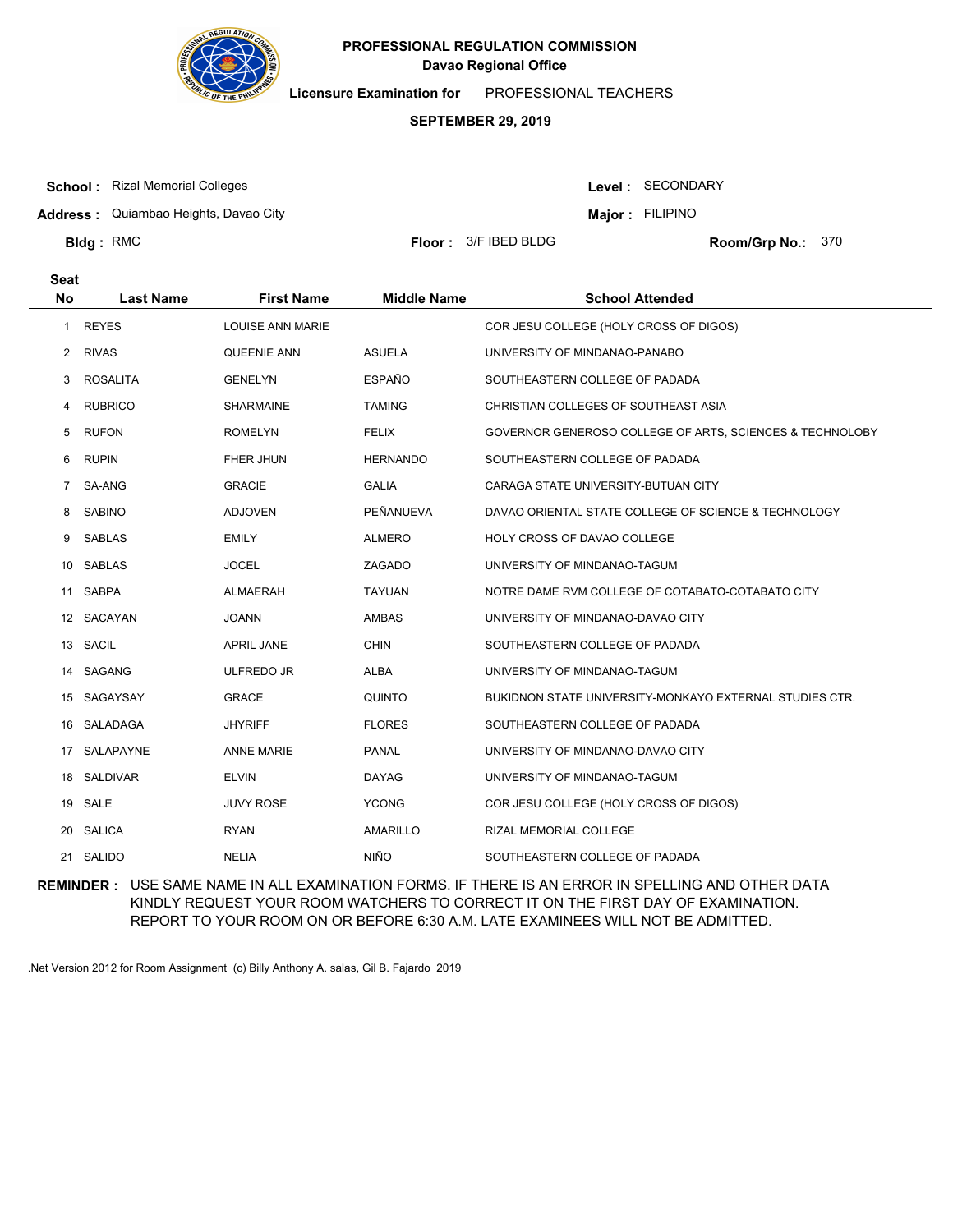

**Licensure Examination for**  PROFESSIONAL TEACHERS

## **SEPTEMBER 29, 2019**

**School :** Rizal Memorial Colleges

Level : SECONDARY

**Address :** Quiambao Heights, Davao City

**Major : FILIPINO** 

**Bldg**: RMC

**Seat**

**Floor : 3/F IBED BLDG** 

Room/Grp No.: 371

| υσαι           |                  |                      |                    |                                                      |
|----------------|------------------|----------------------|--------------------|------------------------------------------------------|
| No             | <b>Last Name</b> | <b>First Name</b>    | <b>Middle Name</b> | <b>School Attended</b>                               |
| $\mathbf{1}$   | SALUDO           | <b>LYCA JANE</b>     | ANDAYA             | <b>HOLY CROSS OF DAVAO COLLEGE</b>                   |
| 2              | SALVANI          | JASLYN               | YANONG             | CHRISTIAN COLLEGES OF SOUTHEAST ASIA                 |
| 3              | SAMILLANO        | <b>EMELIE</b>        | <b>MANUEL</b>      | SOUTHERN CHRISTIAN COLLEGE                           |
| 4              | SANGKUPAN        | <b>NORMA</b>         | <b>DADTUGAN</b>    | SOUTHERN CHRISTIAN COLLEGE                           |
| 5              | SANTIAGO         | <b>JONATHAN</b>      | <b>SAGUSAY</b>     | SAN AGUSTIN INSTITUTE OF TECHNOLOGY                  |
| 6              | SANTILLAN        | <b>BHITUIN</b>       | LUTAO              | UNIVERSITY OF MINDANAO-TAGUM                         |
| $\overline{7}$ | SAPAR            | <b>MARIA STRELLA</b> | <b>REGALADO</b>    | UNIVERSITY OF MINDANAO-DAVAO CITY                    |
| 8              | SARAÑANA         | <b>MERIAM</b>        | <b>ALVARADO</b>    | SOUTHEASTERN COLLEGE OF PADADA                       |
| 9              | SARDEÑOLA        | <b>ELONA</b>         | LINGAYA            | UNIVERSITY OF MINDANAO-DAVAO CITY                    |
|                | 10 SARIP         | <b>MARY JANE</b>     | <b>ARENAS</b>      | <b>BALABAGAN TRADE SCHOOL</b>                        |
| 11             | SAROL            | <b>JEANUEL</b>       | LAGLEVA            | UNIVERSITY OF MINDANAO-DAVAO CITY                    |
|                | 12 SECARRO       | <b>FERNALD</b>       | CANILLAS           | UNIVERSITY OF MINDANAO-DIGOS COLLEGE                 |
|                | 13 SEPUCADO      | RACHEL ANN           | <b>ROLDAN</b>      | DAVAO ORIENTAL STATE COLLEGE OF SCIENCE & TECHNOLOGY |
|                | 14 SESBINO       | NORA MAE             | <b>SERNICULA</b>   | SOUTHERN CHRISTIAN COLLEGE                           |
|                | 15 SILA          | <b>JHON VIRGIL</b>   | <b>BUENAFE</b>     | UNIVERSITY OF SOUTHERN MINDANAO-KABACAN              |
|                | 16 SILLADA       | <b>JAYSON</b>        | <b>RIVERA</b>      | UNIVERSITY OF MINDANAO-TAGUM                         |
|                | 17 SILLOTE       | <b>CRISTINE JOY</b>  | <b>CATANUS</b>     | SOUTHERN CHRISTIAN COLLEGE                           |
|                | 18 SINOY         | <b>JOCEL</b>         | <b>LOFRANCO</b>    | SOUTHEASTERN COLLEGE OF PADADA                       |
|                | 19 SOLIVA        | <b>CHRISTINE MAE</b> | ARAMBALA           | UNIVERSITY OF SOUTHERN MINDANAO-KIDAPAWAN            |
|                | 20 SOLMERON      | <b>GIRLIE</b>        | <b>BANO</b>        | SOUTHEASTERN COLLEGE OF PADADA                       |
|                | 21 SOLUTAN       | NOVA AMOR            | <b>RELLON</b>      | <b>HOLY CROSS OF DAVAO COLLEGE</b>                   |

**REMINDER :** USE SAME NAME IN ALL EXAMINATION FORMS. IF THERE IS AN ERROR IN SPELLING AND OTHER DATA KINDLY REQUEST YOUR ROOM WATCHERS TO CORRECT IT ON THE FIRST DAY OF EXAMINATION. REPORT TO YOUR ROOM ON OR BEFORE 6:30 A.M. LATE EXAMINEES WILL NOT BE ADMITTED.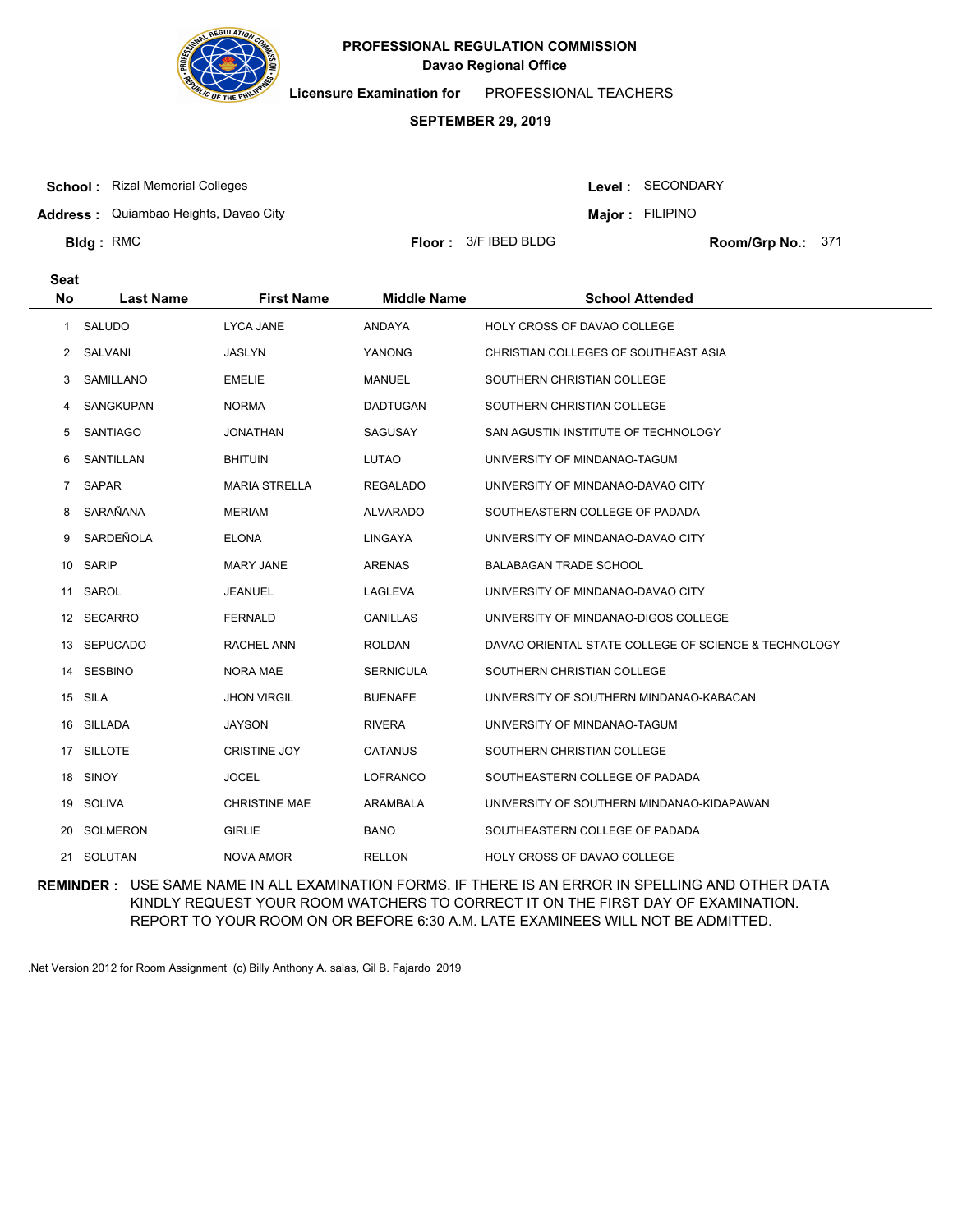

**Licensure Examination for**  PROFESSIONAL TEACHERS

## **SEPTEMBER 29, 2019**

**Floor :**  $4/F$  IBED BLDG

**School :** Rizal Memorial Colleges

**Bldg**: RMC

Level : SECONDARY

**Address :** Quiambao Heights, Davao City

**Major : FILIPINO** 

Room/Grp No.: 372

| <b>Seat</b><br><b>No</b> | <b>Last Name</b> | <b>First Name</b>  | <b>Middle Name</b> | <b>School Attended</b>                                      |
|--------------------------|------------------|--------------------|--------------------|-------------------------------------------------------------|
|                          |                  |                    |                    |                                                             |
| 1.                       | <b>SOTOMAYOR</b> | <b>RITCHIE</b>     | <b>TUDLAS</b>      | SOUTHEASTERN COLLEGE OF PADADA                              |
| 2                        | <b>SOTOMIL</b>   | <b>RHODA</b>       | <b>GELERA</b>      | SURIGAO STATE COLLEGE OF TECHNOLOGY                         |
| 3                        | <b>SUASOLA</b>   | <b>MAYFLOR</b>     | <b>PANTUHAN</b>    | SOUTHERN PHILIPPINES COLLEGE OF SCIENCES & HEALTH EDUCATION |
| 4                        | <b>SUMALINAB</b> | <b>HAZEL JOY</b>   | <b>PARASON</b>     | HOLY CROSS OF DAVAO COLLEGE                                 |
| 5                        | <b>SUMAMBOT</b>  | <b>JORIEL</b>      | <b>DALID</b>       | DAVAO ORIENTAL STATE COLLEGE OF SCIENCE & TECHNOLOGY        |
| 6                        | <b>SUMAOY</b>    | <b>JESSAMAE</b>    | <b>PAPELERAS</b>   | SURIGAO STATE COLLEGE OF TECHNOLOGY                         |
| $\overline{7}$           | <b>SUROT</b>     | <b>MERICRIS</b>    | <b>LUMERAN</b>     | SOUTHEASTERN COLLEGE OF PADADA                              |
| 8                        | <b>TABIEROS</b>  | <b>CARL MARK</b>   | <b>TANATE</b>      | UNIVERSITY OF MINDANAO-DAVAO CITY                           |
| 9                        | <b>TAGALOG</b>   | <b>JOSEPHINE</b>   | <b>ROBLES</b>      | SOUTHERN CHRISTIAN COLLEGE                                  |
| 10                       | <b>TALAGTAG</b>  | <b>JEANCY</b>      | DE JUAN            | UNIVERSITY OF MINDANAO-DAVAO CITY                           |
| 11                       | <b>TALISIC</b>   | <b>ARIANE</b>      | <b>BICO</b>        | GOVERNOR GENEROSO COLLEGE OF ARTS, SCIENCES & TECHNOLOBY    |
| 12                       | TAMAY            | <b>ALYZZA ROSE</b> | <b>VOSOTROS</b>    | DAVAO ORIENTAL STATE COLLEGE OF SCIENCE & TECHNOLOGY        |
| 13                       | <b>TAMBAWANG</b> | <b>RAHIMA</b>      | <b>BENITO</b>      | QUEZON COLLEGES OF SOUTHERN PHILLIPINES                     |
| 14                       | <b>TAMPOS</b>    | <b>LORIE JEAN</b>  | <b>LENIHAN</b>     | GOVERNOR GENEROSO COLLEGE OF ARTS, SCIENCES & TECHNOLOBY    |
| 15                       | <b>TANCINCO</b>  | <b>NOEL</b>        | <b>PRICILDA</b>    | NAVAL STATE UNIVERSITY (for.NAVAL INST)-NAVAL               |
| 16                       | <b>TANTING</b>   | RAJALIZA           |                    | COR JESU COLLEGE (HOLY CROSS OF DIGOS)                      |
| 17                       | <b>TANUDRA</b>   | <b>MARRY JOY</b>   | <b>GARINGO</b>     | <b>WESTERN MINDANAO STATE U-IPIL</b>                        |
| 18                       | <b>TAYO</b>      | <b>ROGERCARL</b>   | <b>SARONG</b>      | HOLY CROSS COLLEGE OF CALINAN                               |
| 19                       | <b>TENEBRO</b>   | <b>GLADYS</b>      | <b>GEALON</b>      | SOUTHEASTERN COLLEGE OF PADADA                              |
| 20                       | <b>TERO</b>      | <b>HEIDE MAE</b>   | <b>SALAMANCA</b>   | DAVAO ORIENTAL STATE COLLEGE OF SCIENCE & TECHNOLOGY        |
| 21                       | <b>TIGALDAO</b>  | <b>ERFEL</b>       | <b>GESORO</b>      | SOUTHEASTERN COLLEGE OF PADADA                              |

**REMINDER :** USE SAME NAME IN ALL EXAMINATION FORMS. IF THERE IS AN ERROR IN SPELLING AND OTHER DATA KINDLY REQUEST YOUR ROOM WATCHERS TO CORRECT IT ON THE FIRST DAY OF EXAMINATION. REPORT TO YOUR ROOM ON OR BEFORE 6:30 A.M. LATE EXAMINEES WILL NOT BE ADMITTED.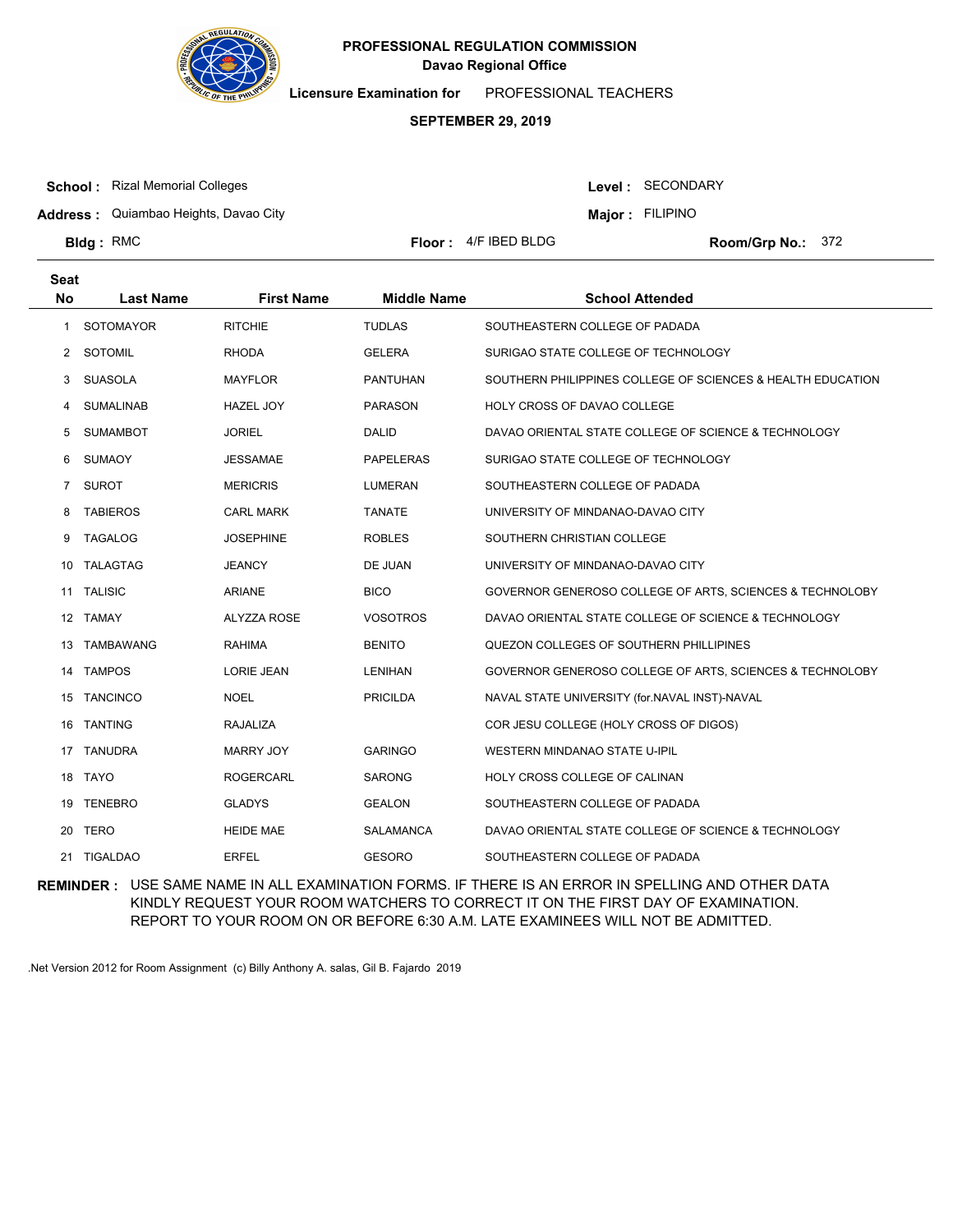

**Licensure Examination for**  PROFESSIONAL TEACHERS

## **SEPTEMBER 29, 2019**

**School :** Rizal Memorial Colleges

Level : SECONDARY

**Address :** Quiambao Heights, Davao City

**Major : FILIPINO** 

**Bldg**: RMC

**Floor :**  $4/F$  IBED BLDG

Room/Grp No.: 373

| Seat      |                  |                                |                    |                                                           |
|-----------|------------------|--------------------------------|--------------------|-----------------------------------------------------------|
| <b>No</b> | <b>Last Name</b> | <b>First Name</b>              | <b>Middle Name</b> | <b>School Attended</b>                                    |
|           | 1 TIGAS          | <b>MARY CLAIRE</b>             | <b>HINGPIT</b>     | SOUTHEASTERN COLLEGE OF PADADA                            |
| 2         | <b>TIGDO</b>     | <b>NORILYN</b>                 | ALAD               | SOUTHEASTERN COLLEGE OF PADADA                            |
| 3         | <b>TIONGCO</b>   | ANNA JESSA                     | CAITOR             | BUKIDNON STATE UNIVERSITY-(FOR BUKIDNON STATE COLL)- MAIN |
| 4         | <b>TOJONG</b>    | <b>NEIL NIÑO</b>               | <b>NERVATO</b>     | SOUTHERN CHRISTIAN COLLEGE                                |
| 5         | <b>TORRES</b>    | <b>MAY LANI</b>                | <b>ANDULANA</b>    | SOUTHERN CHRISTIAN COLLEGE                                |
| 6         | <b>TROYO</b>     | <b>ALVIC</b>                   | <b>TAGUIRAN</b>    | RIZAL MEMORIAL COLLEGE                                    |
| 7         | <b>TROZO</b>     | <b>JOHNELLE</b>                | <b>DALIGDIG</b>    | SOUTHEASTERN COLLEGE OF PADADA                            |
| 8         | <b>TUBO</b>      | <b>MIRASOL</b>                 | CABALLERO          | UNIVERSITY OF MINDANAO-DAVAO CITY                         |
| 9         | <b>TUMAMPAD</b>  | AMINAH                         | <b>KASIM</b>       | <b>BALABAGAN TRADE SCHOOL</b>                             |
| 10        | <b>TUMANDA</b>   | <b>CLAIRE</b>                  | <b>TAMAYO</b>      | UNIVERSITY OF SOUTHERN MINDANAO-KIDAPAWAN                 |
|           | 11 TURADO        | <b>ESTHER LUVISSA</b>          | <b>CATUBIG</b>     | UNIVERSITY OF MINDANAO-DAVAO CITY                         |
| 12        | UBAY             | <b>DEMIJOHN</b>                | <b>APINADO</b>     | HOLY CROSS OF DAVAO COLLEGE                               |
| 13        | <b>UGPAL</b>     | LEAH                           | <b>ANTA</b>        | UNIVERSITY OF MINDANAO-DAVAO CITY                         |
| 14        | <b>UMANTOD</b>   | <b>FELIX JR</b>                | LUAYON             | UNIVERSITY OF MINDANAO-TAGUM                              |
| 15        | <b>USMAN</b>     | SITTIE FATMA SHARIENA SUMANDAL |                    | SPA COLLEGE, INC.                                         |
| 16        | <b>UTTOH</b>     | <b>NURLILA</b>                 | <b>AYROSO</b>      | MINDANAO STATE UNIVERSITY-TAWI-TAWI                       |
|           | 17 VALENZONA     | <b>JASON</b>                   | <b>GEOLINA</b>     | UNIVERSITY OF MINDANAO-PANABO                             |
|           | 18 VALLAR        | <b>RUBY</b>                    | <b>MULAY</b>       | BUKIDNON STATE UNIVERSITY-(FOR BUKIDNON STATE COLL)- MAIN |
|           | 19 VALLEGA       | <b>RONELIE</b>                 | <b>NECESITO</b>    | HOLY CROSS OF DAVAO COLLEGE                               |
|           | 20 VEDAÑA        | <b>MAY ANN</b>                 | <b>MAMON</b>       | UNIVERSITY OF MINDANAO-DIGOS COLLEGE                      |
|           | 21 VELEZ         | VANESSA                        | <b>MARTURILLAS</b> | CHRISTIAN COLLEGES OF SOUTHEAST ASIA                      |

**REMINDER :** USE SAME NAME IN ALL EXAMINATION FORMS. IF THERE IS AN ERROR IN SPELLING AND OTHER DATA KINDLY REQUEST YOUR ROOM WATCHERS TO CORRECT IT ON THE FIRST DAY OF EXAMINATION. REPORT TO YOUR ROOM ON OR BEFORE 6:30 A.M. LATE EXAMINEES WILL NOT BE ADMITTED.